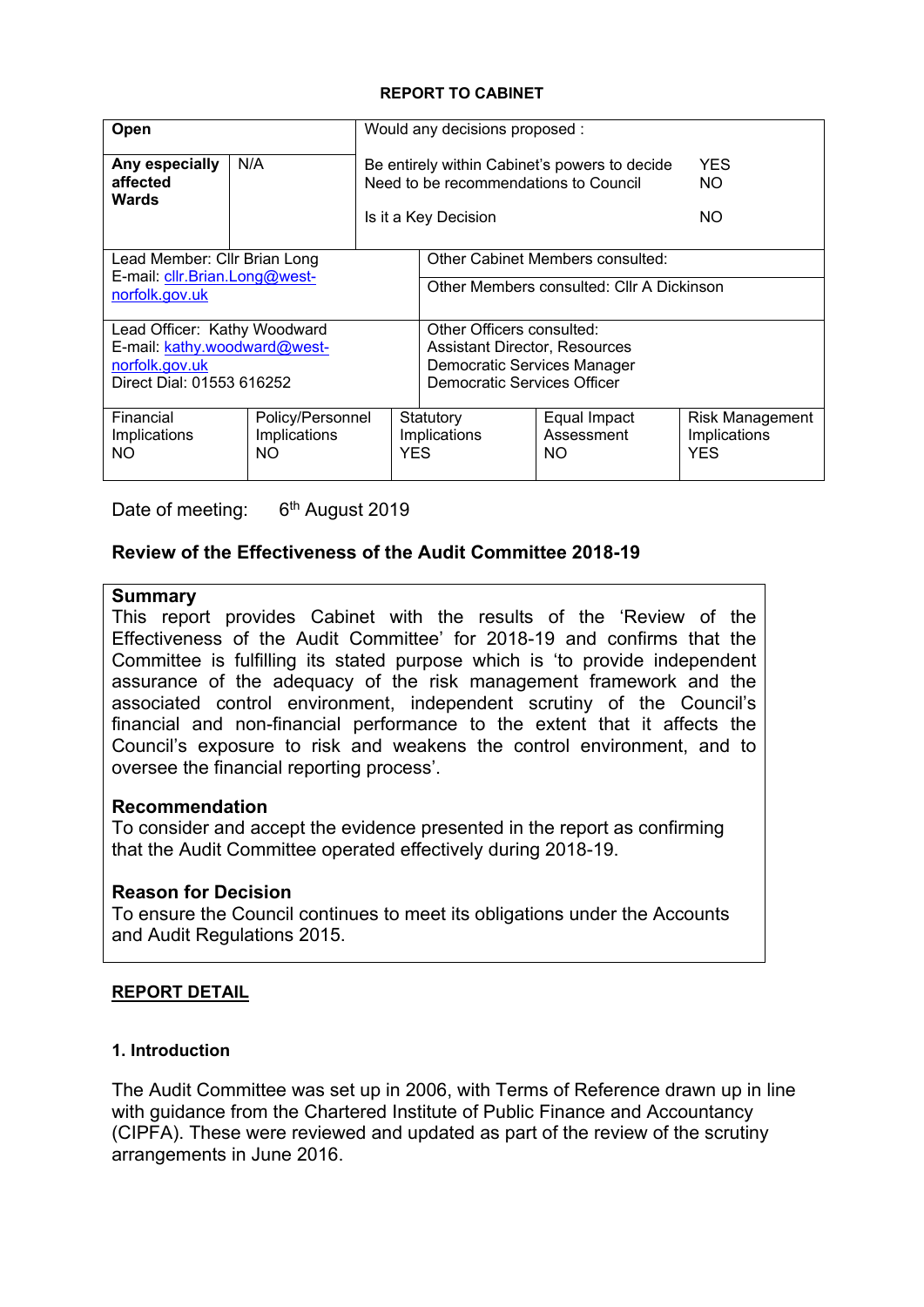Under the Accounts and Audit Regulations 2015, a council is required to '*ensure that it has a sound system of internal control which:*

*(a) facilitates the effective exercise of its functions and the achievement of its aims and objectives;*

*(b) ensures that the financial and operational management of the authority is effective; and*

*(c) includes effective arrangements for the management of risk*.'

Good corporate governance requires independent, effective assurance about the adequacy of financial and operational management and reporting. This assurance is best delivered by a committee that is independent from the executive and scrutiny functions. This was provided by the Audit Committee during 2018/19. In order to ensure that this monitoring of governance is carried out effectively, a regular review of the role and activities of the Audit Committee is necessary.

# **2. Review Details**

The review was completed by the Audit Manager using a checklist compiled by CIPFA. The completed checklist is attached as **Appendix 1** of this report. In addition information has been compiled on the reports considered by the Committee and attached as **Appendix 2.** The resulting draft report was then considered by the Chair and Vice Chair of the Audit Committee.

The responses in the checklist are ticked as:

- 'Y' Yes. The criteria have been met and no action is required.
- $\bullet$  'P' Partial. The criteria have only been met in part, some action may be required.
- 'N' No. The criteria have not been met and action may be required

# **3. Items considered during 2018-19**

Throughout 2018-19 the Audit Committee held 6 meetings and received a total of 26 reports on a number of issues, including:

# **Internal Audit and Fraud**

- Internal Audit Annual Report and Opinion 2017-18
- $\bullet$  Internal Audit Plan 2017-18 End of year progress report
- Internal Audit and Fraud half year progress report 18-19
- Strategic Internal Audit Plan 2019-24
- KLIC Review

# **External Audit**

- Annual Audit Letter for year ended 31 March 2018
- External ISA 260 report
- External Audit Plan

## **Finance**

- Certification of Claims and Annual Report 2016-17
- Certification of Claims and Annual Report 2017-18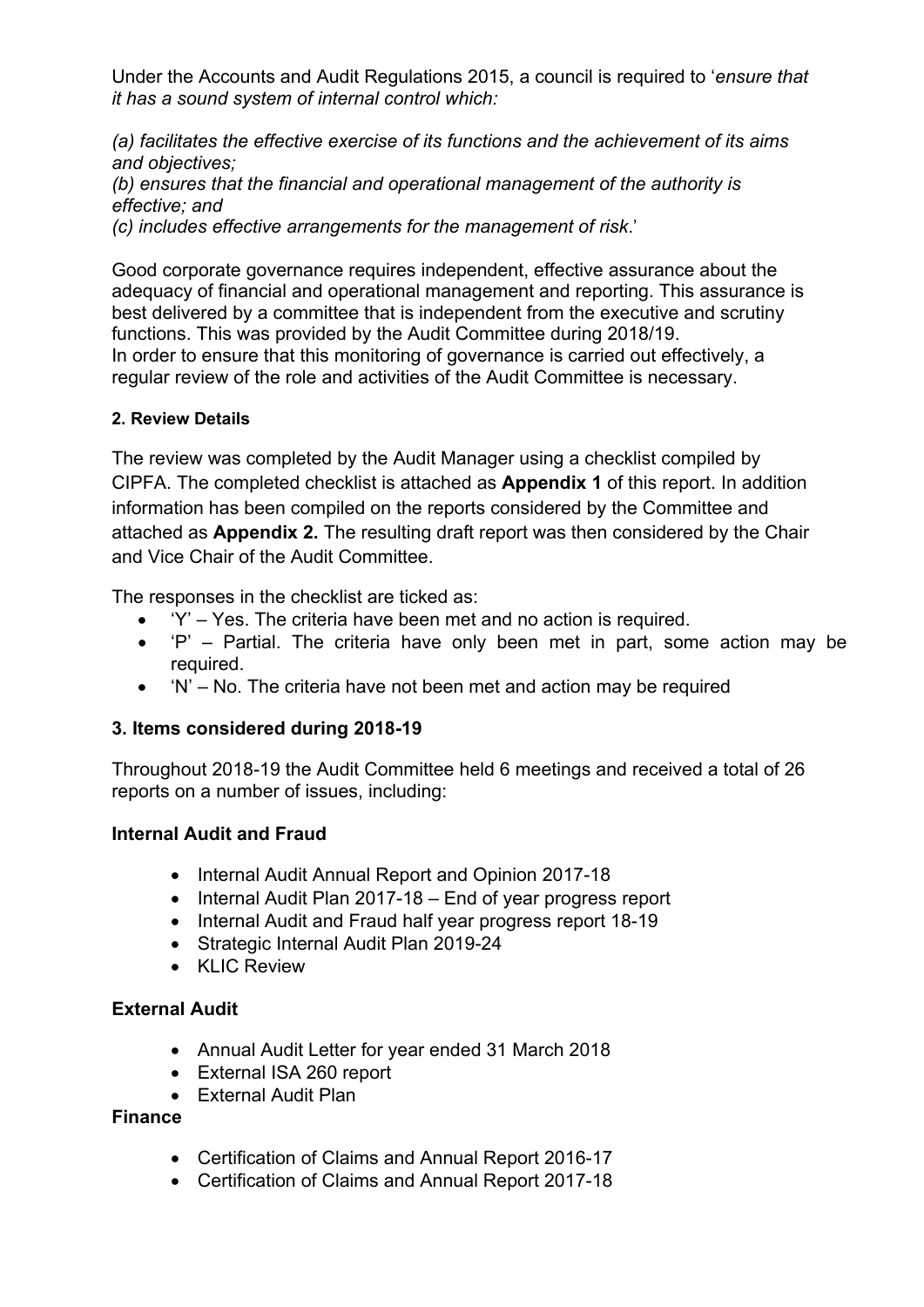- Annual Treasury Report 2017-18
- Statement of Accounts 2017-18
- Mid-year Treasury Report 2018-19

## **Corporate Governance and Risk**

- Draft Annual Governance Statement
- Annual Governance Statement
- Update on the Annual Governance Statement
- Draft Code of Corporate Governance
- Audit Committee Effectiveness Review 2017-18
- Business Continuity Annual Update
- Risk Register Update May 2018 and November 2018
- Risk Management Policy and Strategy Review
- Record Retention and Disposal Policy Review
- Risk Based Verifications Policy Update

A summary of the content of each report and the subsequent discussion has been compiled by Democratic Services and is attached as **Appendix 2**.

The Committee received 5 training sessions during the year on:

- Internal Audit Vs External Audits
- Audit Committee An Introduction
- Review of Funding
- Statement of Accounts
- Treasury Strategy

## **4. Conclusion**

During 2018-19 the Audit Committee received and commented on all relevant reports and actively monitored risk and internal controls. As a result it is continuing to perform effectively and the Council is meeting its requirements under the Accounts and Audit Regulations 2015.

## **5. Background Papers**

Accounts and Audit Regulations 2015.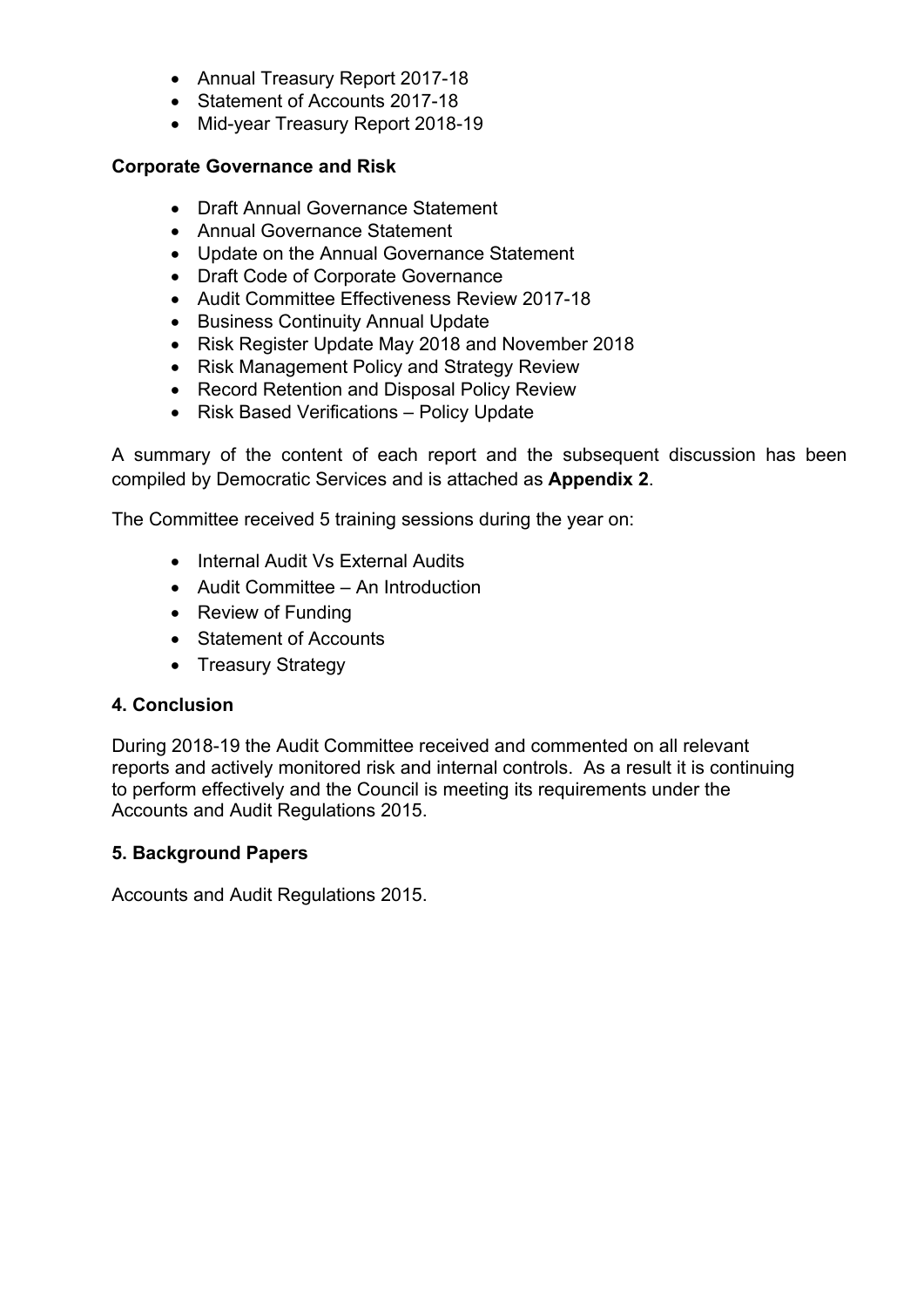## **Borough Council of King's Lynn and West Norfolk For the year 2018-19**

| <b>No</b> | <b>Issue</b> | $\mathbf{v}$ | N | Comment<br>Evidence | ı Reauired<br>Action |
|-----------|--------------|--------------|---|---------------------|----------------------|
|           |              |              |   |                     |                      |

|      | 1. ESTABLISHMENT, OPERATION AND DUTIES                                                                                              |   |                                                                                                                    |  |
|------|-------------------------------------------------------------------------------------------------------------------------------------|---|--------------------------------------------------------------------------------------------------------------------|--|
|      | <b>Role and Remit</b>                                                                                                               |   |                                                                                                                    |  |
| 1.1  | Does the audit committee have written Terms of<br>Reference?                                                                        | Ý | The Terms of Reference were reviewed and approved<br>by Council on 30 June 2016.                                   |  |
| 1.2  | Do the Terms of Reference cover the core functions of<br>an audit committee as identified in the CIPFA<br>guidance?                 | Y |                                                                                                                    |  |
| 1.3  | Are the Terms of Reference approved by the council<br>and reviewed periodically?                                                    | Y | The next review is due in May 2019.                                                                                |  |
| 1.4  | Can the audit committee access other committees<br>and full council as necessary?                                                   | Y | All Members attend Full Council and can attend any<br>other Panel or Committee meeting under Standing<br>Order 34. |  |
| 1.5  | Does the authority's Annual Governance Statement<br>include a description of the audit committee's<br>establishment and activities? | Y | Principal 6 in the AGS includes a description of the<br>Audit Committee's function.                                |  |
| 1.6  | Does the audit committee periodically assess its own<br>effectiveness?                                                              | Ÿ | An annual review is carried out.                                                                                   |  |
|      | <b>Membership, Induction and Training</b>                                                                                           |   |                                                                                                                    |  |
| 1.9  | Has the membership of the audit committee been<br>formally agreed and a quorum set?                                                 | Ý | Formally appointed by Council.<br>Quorum set through Standing Orders.                                              |  |
| 1.10 | Is the chair independent of the executive function?                                                                                 | Y |                                                                                                                    |  |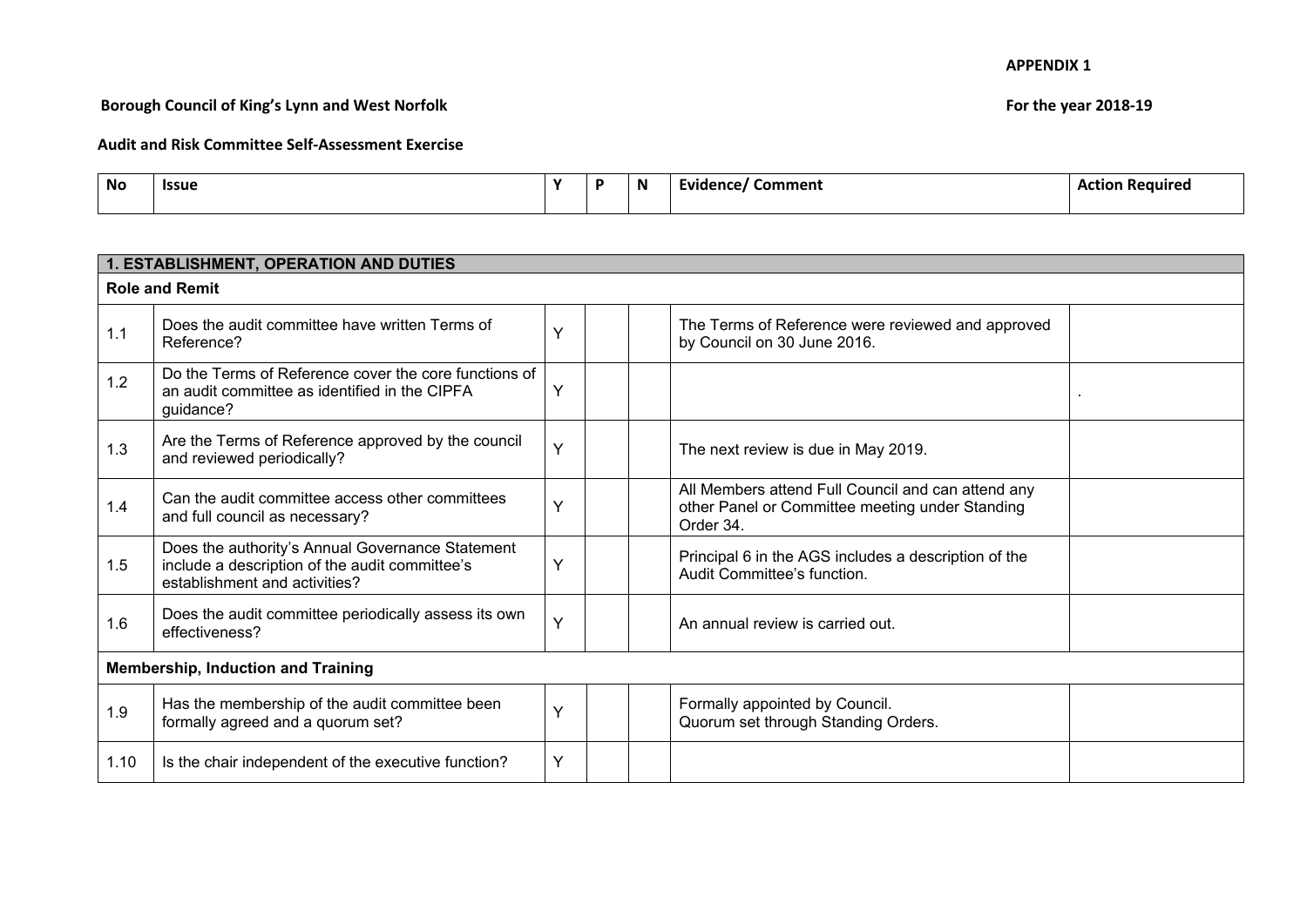## **Borough Council of King's Lynn and West Norfolk For the year 2018-19**

| <b>No</b> | <b>Issue</b><br>- - - | $\mathbf{v}$ | N | Comment<br>e Evidence / 1 | Action Required |
|-----------|-----------------------|--------------|---|---------------------------|-----------------|
|           |                       |              |   |                           |                 |

| 1.11            | Has the audit committee chair previous knowledge of,<br>or received appropriate training on, financial and risk<br>management, accounting concepts and standards,<br>and the regulatory regime? | Y | The Chair has attended all training offered to the<br>Committee, which included Financial training.                                                                                                                                                                                                 |                                                      |
|-----------------|-------------------------------------------------------------------------------------------------------------------------------------------------------------------------------------------------|---|-----------------------------------------------------------------------------------------------------------------------------------------------------------------------------------------------------------------------------------------------------------------------------------------------------|------------------------------------------------------|
| 1.12            | Are new audit committee members provided with<br>appropriate induction?                                                                                                                         | Y | Training is offered to all Members by Democratic<br>Services. The training is carried out prior to the start of<br>a meeting to maximize participation. In 2018-19 it was<br>decided that all members of the Audit Committee must<br>be trained to be able to participate in future<br>discussions. |                                                      |
| 1.13            | Have all member's skills and experiences been<br>assessed and training given for identified gaps?                                                                                               | Y | Members training requirements are discussed at each<br>meeting to identify any gaps and a training programme<br>has been designed to cover all previously identified<br>training needs. Members can request specific training if<br>necessary.                                                      | Continue to review<br>Members training<br>programme. |
| 1.14            | Has each member declared his or her business<br>interests?                                                                                                                                      | Y | Records of interests are kept by Democratic Services.<br>A standing item of each agenda requires Members to<br>declare any relevant interests.                                                                                                                                                      |                                                      |
| 1.15            | Are members sufficiently independent of other key<br>committees of the council?                                                                                                                 | Y | Under the new Scrutiny arrangements the Audit<br>Committee became an independent Committee from<br>June 2016.                                                                                                                                                                                       |                                                      |
| <b>Meetings</b> |                                                                                                                                                                                                 |   |                                                                                                                                                                                                                                                                                                     |                                                      |
| 1.16            | Does the committee meet regularly?                                                                                                                                                              | Υ | 6 meetings were held in 2018-19. The programme for<br>2019-20 includes 6 planned meetings, but this may<br>increase if the Committee needs to consider urgent<br>reports in the intervening time.                                                                                                   |                                                      |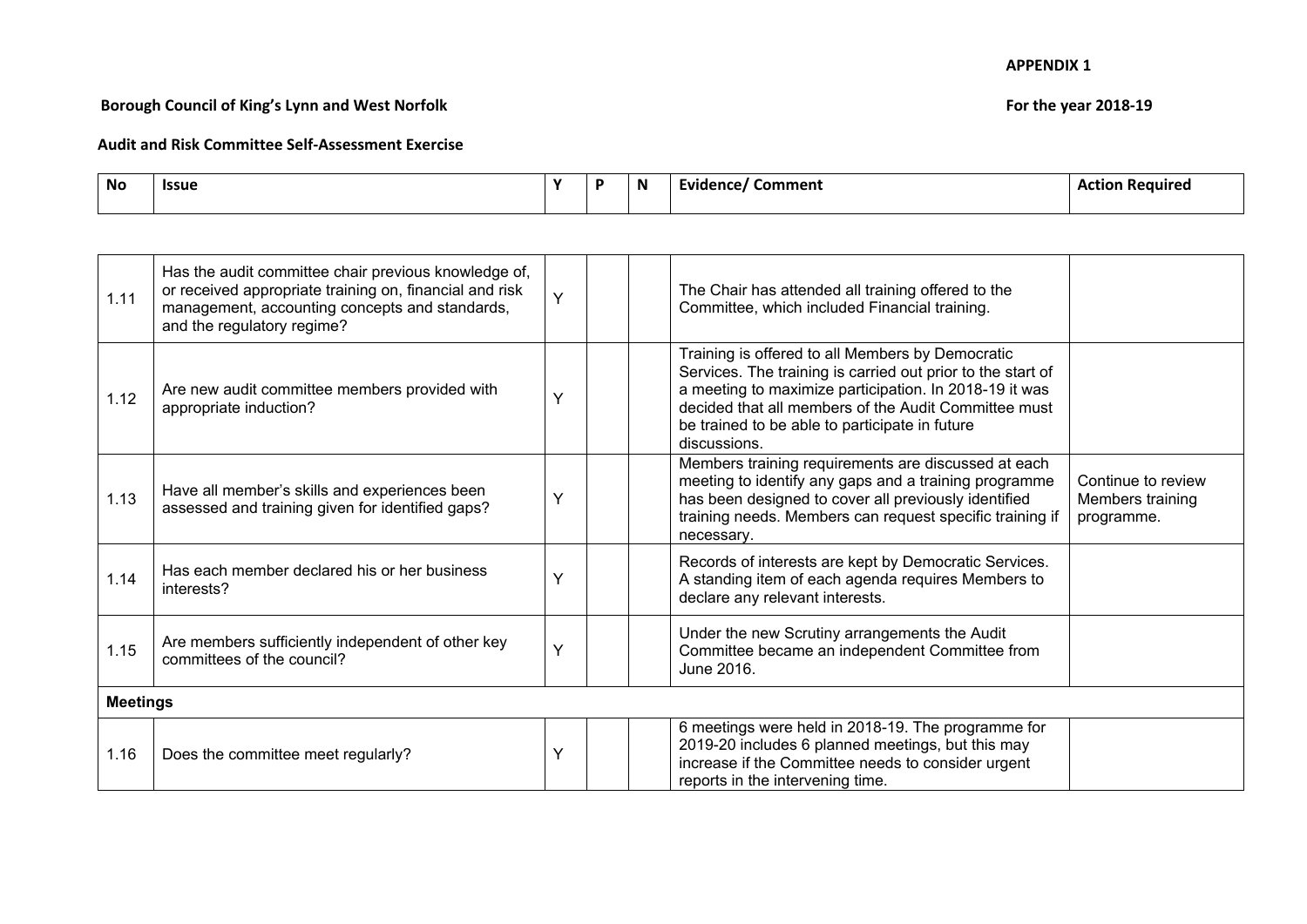## **Borough Council of King's Lynn and West Norfolk For the year 2018-19**

| <b>No</b> | <b>Issue</b> | $\mathbf{v}$ | $\mathbf N$ | .omment<br>Evidence | n c<br>Required<br>. |
|-----------|--------------|--------------|-------------|---------------------|----------------------|
|           |              |              |             |                     |                      |

| 1.17 | Do the Terms of Reference set out the frequency of<br>meetings?                                                           | $\checkmark$ | Minimum of 4 meetings a year, but this can be<br>increased if necessary.                                                                             |  |
|------|---------------------------------------------------------------------------------------------------------------------------|--------------|------------------------------------------------------------------------------------------------------------------------------------------------------|--|
| 1.18 | Does the audit committee calendar meet the<br>authority's business needs, governance needs and<br>the financial calendar? | ν            | A calendar of meetings is published for each year and<br>dates are co-ordinated with Cabinet and specific key<br>events.                             |  |
| 1.19 | Are members attending meetings on a regular basis<br>and if not, is appropriate action taken?                             | $\checkmark$ | A record of attendance is kept by Democratic Services.<br>Any persistent non-attendance is brought to the<br>attention of the relevant party leader. |  |
| 1.20 | Are members free and open without political<br>influences being displayed?                                                | $\checkmark$ |                                                                                                                                                      |  |
| 1.21 | Does the authority's s151 officer or deputy attend all<br>meetings?                                                       | $\checkmark$ | All meetings were attended by the Executive Director,<br>Finance Services / Deputy Chief Executive (S151)                                            |  |
| 1.22 | Does the audit committee have the benefit of<br>attendance of appropriate officers at its meetings?                       | $\checkmark$ | Relevant officers attend to present the reports and<br>answer questions.                                                                             |  |
| 1.23 | Are decisions reached promptly?                                                                                           | $\checkmark$ | A decision is made at the end of each item on the<br>agenda.                                                                                         |  |

| 2. INTERNAL CONTROL |                                                                                                                                                                                                                                                                           |  |  |  |                                                                                                                                                    |  |  |  |
|---------------------|---------------------------------------------------------------------------------------------------------------------------------------------------------------------------------------------------------------------------------------------------------------------------|--|--|--|----------------------------------------------------------------------------------------------------------------------------------------------------|--|--|--|
| $\vert 2.1$         | Does the audit committee consider the findings of the<br>annual review of effectiveness of the system of<br>internal control (as required by the Accounts and Audit $\vert$<br>Regulations) including the review of the effectiveness<br>of the system of internal audit? |  |  |  | Audit Manager's Annual Report for 2017-18 was<br>presented on 30 May 2018, which included an<br>assessment of the effectiveness of Internal Audit. |  |  |  |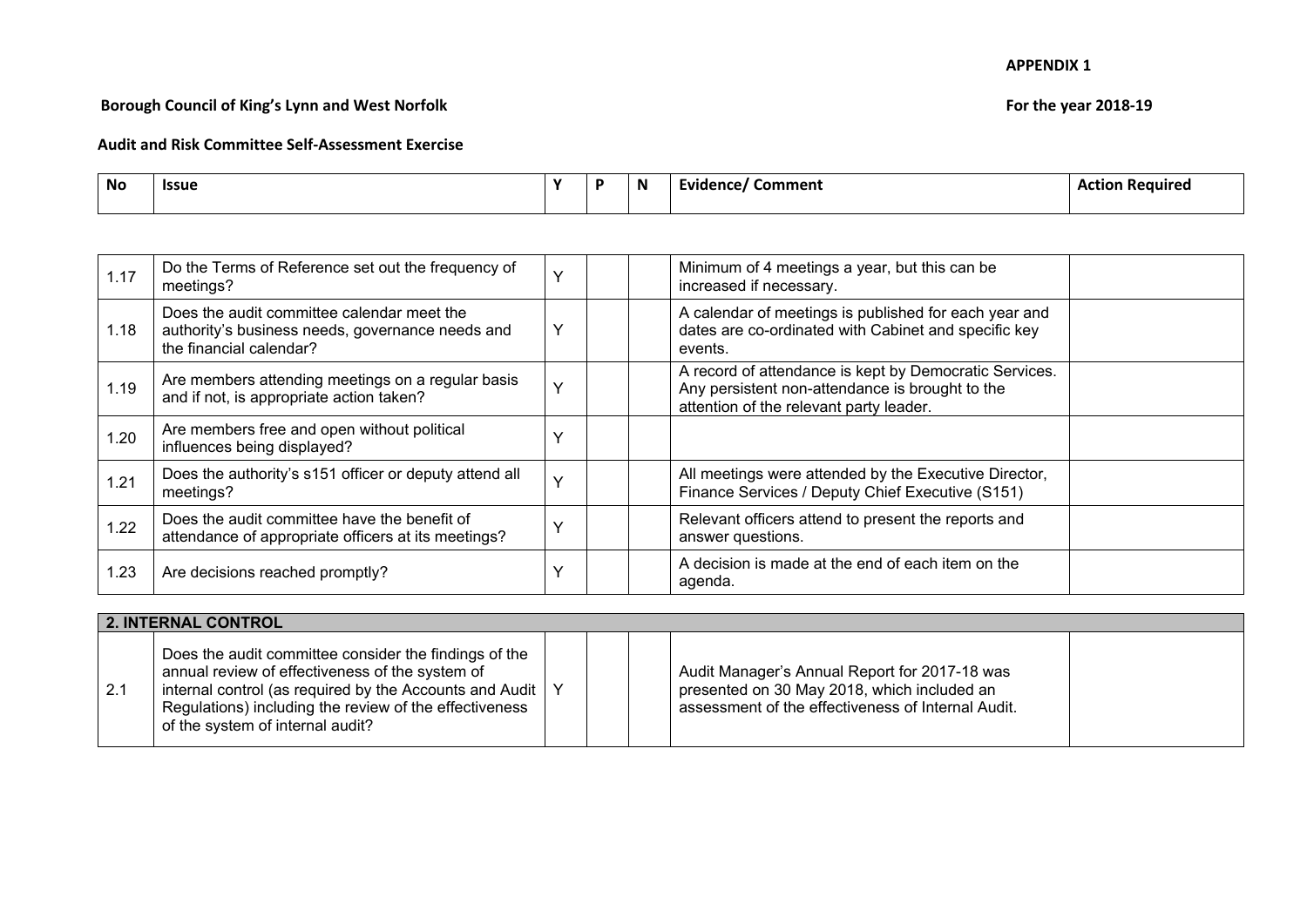## **Borough Council of King's Lynn and West Norfolk For the year 2018-19**

| <b>No</b> | <b>Issue</b> | $\mathbf{v}$ | $\mathbf N$ | Comment<br>Evidence | Act.<br><b>Required</b><br>---- |
|-----------|--------------|--------------|-------------|---------------------|---------------------------------|
|           |              |              |             |                     |                                 |

| 2.2 | Does the audit committee have responsibility for<br>review and approval of the Annual Governance<br>Statement and does it consider it separately from the<br>accounts? | Y | AGS presented 30 July 2018 as a separate report from<br>the Statement of Accounts 2017-18.                                                                                                                                                                                                         |  |
|-----|------------------------------------------------------------------------------------------------------------------------------------------------------------------------|---|----------------------------------------------------------------------------------------------------------------------------------------------------------------------------------------------------------------------------------------------------------------------------------------------------|--|
| 2.3 | Does the audit committee consider how meaningful<br>the Annual Governance Statement is?                                                                                | Y | The Committee received a training session on the<br>relevance and content of the AGS on 28 November<br>2016. They also received updates throughout the year<br>and have an opportunity to consider it's<br>meaningfulness. During 2018-19 the Code of<br>Corporate Governance was also considered. |  |
| 2.4 | Does the audit committee satisfy itself that the system<br>of internal control has operated effectively throughout<br>the reporting period?                            | Y | Various reports are presented to the Committee<br>throughout the year relating to internal audit, external<br>audit, finance, fraud, corporate governance and risk.                                                                                                                                |  |
| 2.5 | Has the audit committee considered how it integrates<br>with other committees that may have responsibility for<br>risk management?                                     | Y |                                                                                                                                                                                                                                                                                                    |  |
| 2.6 | Is the audit committee made aware of the role of risk<br>management in the preparation of the internal audit<br>plan?                                                  | Y | The report setting the Strategic Internal Audit Plan<br>each year contains an explanation of the consideration<br>of risk management in the planning process.                                                                                                                                      |  |
| 2.7 | Does the audit committee review the authority's<br>strategic risk register at least annually?                                                                          | Ý | Update reports are presented twice a year in April/May<br>and October/November.                                                                                                                                                                                                                    |  |
| 2.8 | Does the audit committee monitor how the authority<br>assesses risk?                                                                                                   | Y | Included in the 6-monthly reports. Updates to the Risk<br>Management Policy and Strategy are reviewed and<br>approved by the Audit Committee.                                                                                                                                                      |  |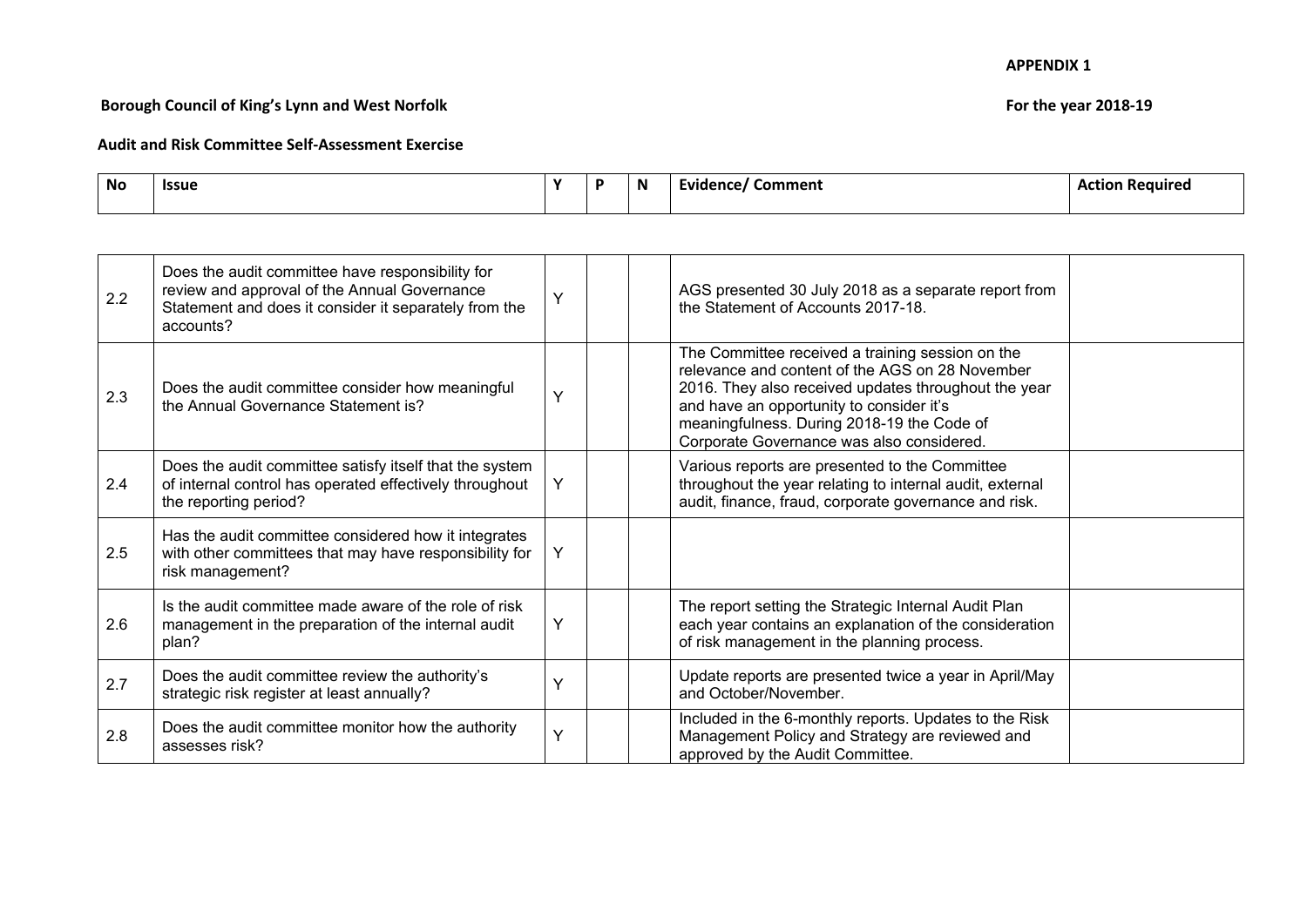## **Borough Council of King's Lynn and West Norfolk For the year 2018-19**

| <b>No</b> | <b>Issue</b> | $\mathbf{v}$ | Ð | N | Comment<br>ence. | .<br>n c |
|-----------|--------------|--------------|---|---|------------------|----------|
|           |              |              |   |   |                  |          |

| 2.9  | Do the audit committee's Terms of Reference include<br>oversight of the risk management processes? |  | Terms of Reference F.8 (a) and (b) refers. |  |
|------|----------------------------------------------------------------------------------------------------|--|--------------------------------------------|--|
| 2.10 | Does the audit committee take a role in overseeing<br>anti-fraud and whistleblowing arrangements?  |  | Terms of Reference F.8 (a) refers.         |  |

|     | 3. FINANCIAL REPORTING & REGULATORY MATTERS                                                                                                                                                                                                                                                |        |  |  |                                                                                                                                                      |  |  |  |  |  |  |
|-----|--------------------------------------------------------------------------------------------------------------------------------------------------------------------------------------------------------------------------------------------------------------------------------------------|--------|--|--|------------------------------------------------------------------------------------------------------------------------------------------------------|--|--|--|--|--|--|
| 3.1 | Is the audit committee's role in the consideration<br>and/or approval of the annual accounts clearly<br>defined?                                                                                                                                                                           |        |  |  | Terms of Reference F.7 (a) refers.<br>The timetable of meetings includes provision for<br>meetings in July to consider the Statement of<br>Accounts. |  |  |  |  |  |  |
| 3.2 | Does the audit committee consider specifically:<br>The suitability of accounting policies and<br>٠<br>treatments<br>Major judgements made<br>Large write-offs<br>٠<br>Changes in accounting treatment<br>The reasonableness of accounting estimates<br>The narrative aspects of reporting? |        |  |  | The financial reports presented cover all the aspects<br>stated.                                                                                     |  |  |  |  |  |  |
| 3.3 | Is an audit committee meeting scheduled to receive<br>the external auditor's report to those charged with<br>governance including a discussion of proposed<br>adjustments to the accounts and other issues arising<br>from the audit?                                                      |        |  |  | The Committee met in July 2018 to discuss the<br>external auditors report and issues arising.                                                        |  |  |  |  |  |  |
| 3.4 | Does the audit committee review management's letter<br>of representation?                                                                                                                                                                                                                  | $\vee$ |  |  | Management responses are included in the covering<br>report to the external auditors report. The responses                                           |  |  |  |  |  |  |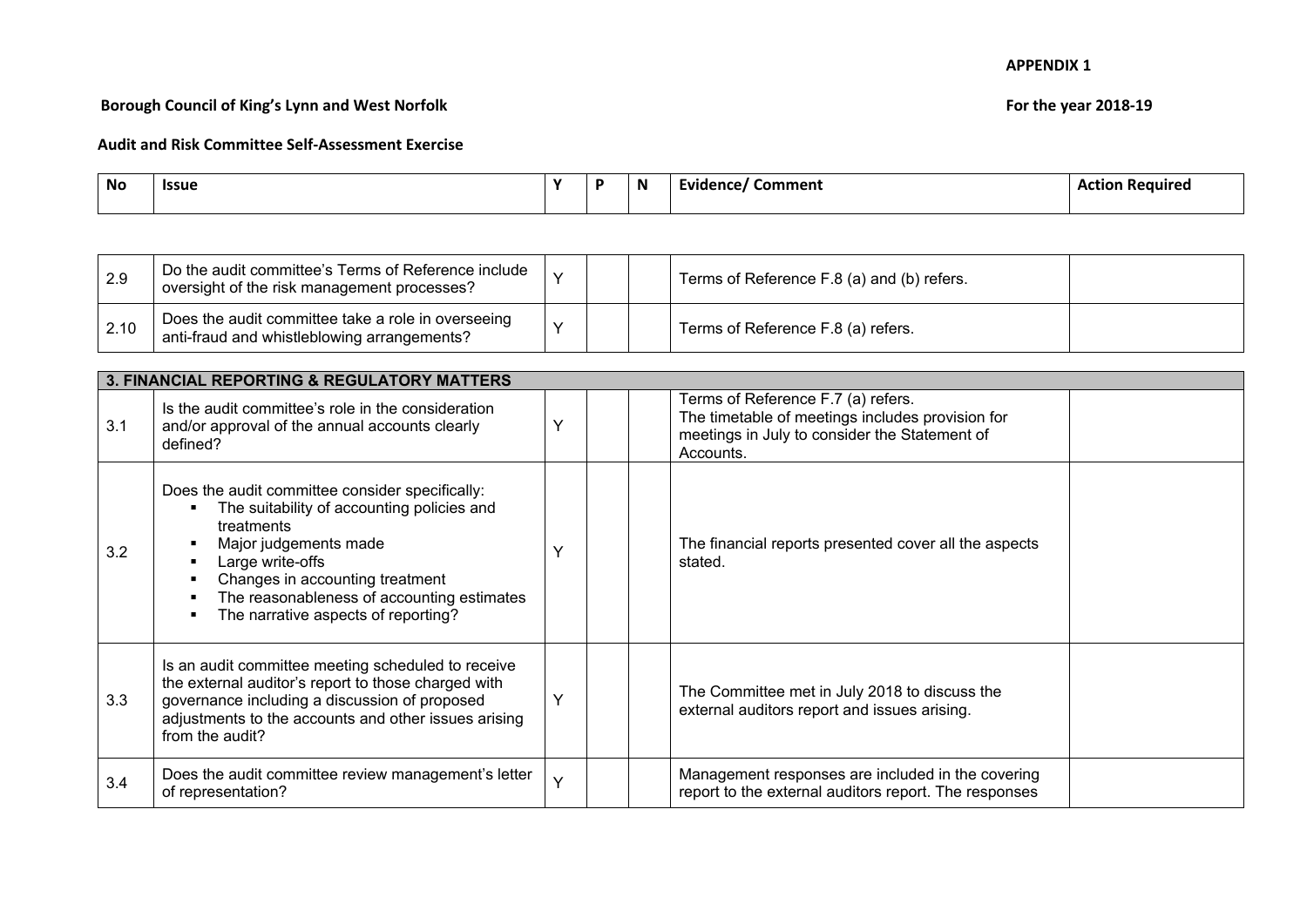## **Borough Council of King's Lynn and West Norfolk For the year 2018-19**

| <b>No</b> | <b>Issue</b> |  | N | Comment<br>Evidence | . Reauire |
|-----------|--------------|--|---|---------------------|-----------|
|           |              |  |   |                     |           |

|                          |                                                                                                                                                                   |  |  | are also discussed at the meeting.                                                                                                                                                                                                                                                        |  |  |
|--------------------------|-------------------------------------------------------------------------------------------------------------------------------------------------------------------|--|--|-------------------------------------------------------------------------------------------------------------------------------------------------------------------------------------------------------------------------------------------------------------------------------------------|--|--|
| 3.5                      | Does the audit committee annually review the<br>accounting policies of the authority?                                                                             |  |  | Included in the Statement of Accounts report.                                                                                                                                                                                                                                             |  |  |
| 3.6                      | Does the audit committee gain an understanding of<br>management's procedures for preparing the<br>authority's annual accounts?                                    |  |  | The Deputy Chief Executive (s151 Officer) and Group<br>Accountant attended the relevant meetings to present<br>the report and answer questions relating to the<br>preparation of accounts. Training on the Closedown of<br>Accounts is also provided immediately prior to the<br>meeting. |  |  |
| 3.7                      | Does the audit committee have a mechanism to keep<br>it aware of topical legal and regulatory issues, for<br>example by receiving circulars and through training? |  |  | 'Members Bulletin' is circulated to all Members, which<br>contains general updates and circulars when they<br>occur. For issues specifically relevant to the<br>Committee, a report is presented.                                                                                         |  |  |
| <b>4. INTERNAL AUDIT</b> |                                                                                                                                                                   |  |  |                                                                                                                                                                                                                                                                                           |  |  |

|     | 4. IN IERNAL AUDIT                                                                                                                                                                                                                   |              |  |                                                                                                                                                                                                                                                        |  |  |  |  |  |  |
|-----|--------------------------------------------------------------------------------------------------------------------------------------------------------------------------------------------------------------------------------------|--------------|--|--------------------------------------------------------------------------------------------------------------------------------------------------------------------------------------------------------------------------------------------------------|--|--|--|--|--|--|
| 4.1 | Does the audit committee approve annually, and in<br>detail, the internal audit strategic and annual plans<br>including consideration of whether the scope of<br>internal audit work addresses the authority's<br>significant risks? |              |  | The Internal Audit Strategic Plan is presented in<br>February each year for approval. Details of how the<br>plan is compiled are included in the covering report.<br>For the year 2018-19 the Plan was presented on 12 <sup>th</sup><br>February 2018. |  |  |  |  |  |  |
| 4.2 | Does internal audit have an appropriate reporting line<br>to the audit committee?                                                                                                                                                    | $\checkmark$ |  | Direct access to the Chair is included in the revised<br>Terms of Reference (May 2016), along with the<br>potential for Internal Audit to meet with the Committee,<br>without Senior Management being present, if<br>necessary.                        |  |  |  |  |  |  |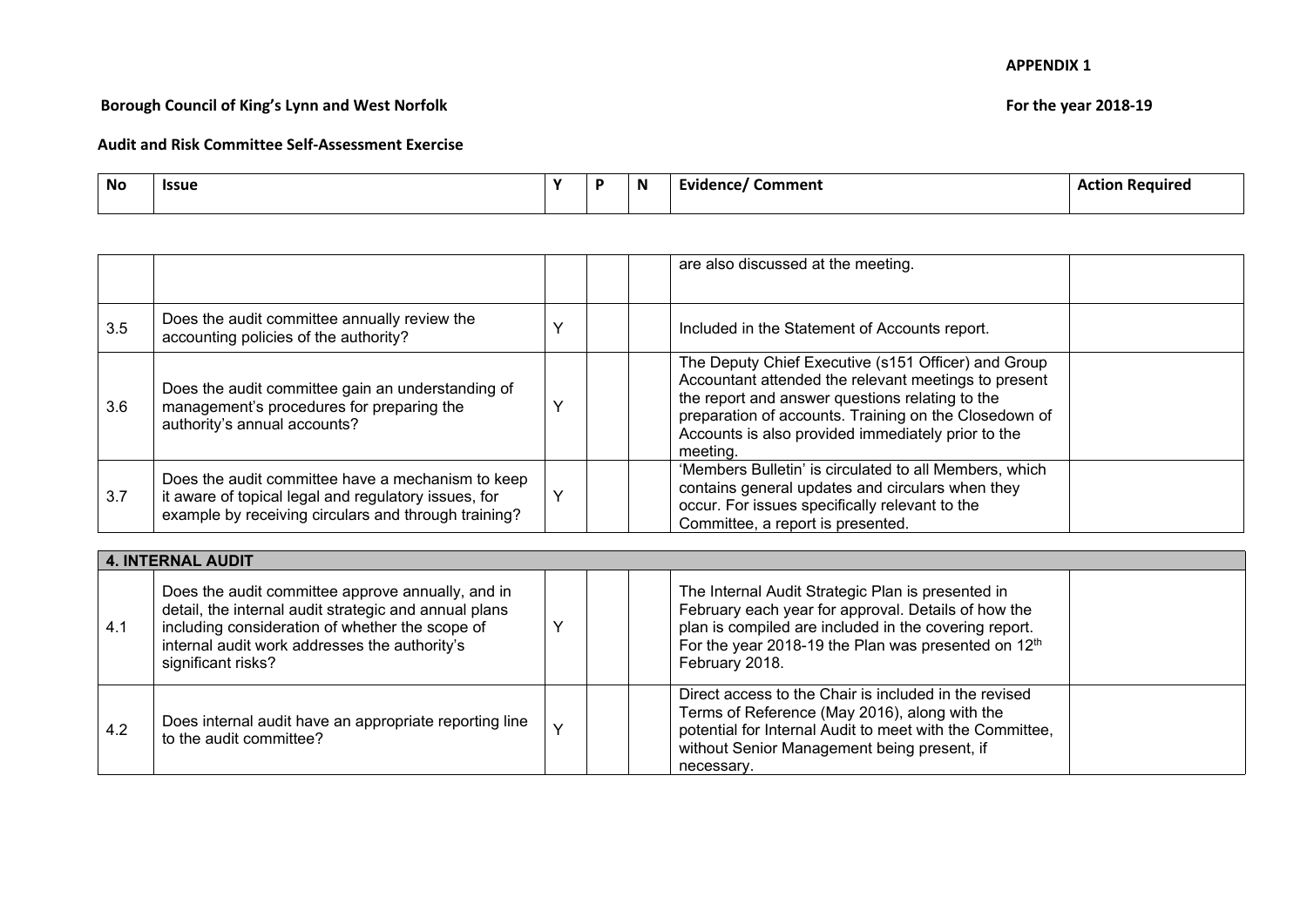## **Borough Council of King's Lynn and West Norfolk For the year 2018-19**

| <b>No</b> | <b>Issue</b><br>- - - | $\mathbf{v}$ | N | Comment<br>----<br>.<br>naence | - Require <sub>u</sub> |
|-----------|-----------------------|--------------|---|--------------------------------|------------------------|
|           |                       |              |   |                                |                        |

| 4.3 | Does the audit committee receive periodic reports<br>from the internal audit service including an annual<br>report from the Audit Manager?                       | Y | The Committee receives reports on progress against<br>the Strategic Plan, and the Audit Manager presents the<br>Annual Report in May.                                                                                                                                                                                                                                    |                    |
|-----|------------------------------------------------------------------------------------------------------------------------------------------------------------------|---|--------------------------------------------------------------------------------------------------------------------------------------------------------------------------------------------------------------------------------------------------------------------------------------------------------------------------------------------------------------------------|--------------------|
| 4.4 | Are follow-up audits by Internal Audit monitored by the<br>audit committee and does the committee consider the<br>adequacy of implementation of recommendations? | Y | Included in the progress reports. Officers can be asked<br>to attend the meetings to answer questions if progress<br>is not satisfactory.                                                                                                                                                                                                                                |                    |
| 4.5 | Does the audit committee hold periodic private<br>discussions with the Audit Manager?                                                                            | Y | The facility is available within the Terms of Reference if<br>required. No meetings were required during 2018-19.                                                                                                                                                                                                                                                        |                    |
| 4.6 | Is there appropriate co-operation between the internal<br>and external auditors?                                                                                 | Y | Ernst and Young receive all Internal Audit reports, but<br>adopt a substantive audit approach and perform their<br>own tests. This was discussed in detail with the Audit<br>Committee and Ernst and Young in May 2018. Internal<br>Audit and External audit hold periodic meeting to<br>discuss issues of concern and update on each others<br>progress where relevant. | No action required |
| 4.7 | Does the audit committee review the adequacy of<br>internal audit staffing and other resources?                                                                  | Y | Included in the Strategic Audit Plan report and the half-<br>yearly progress reports.                                                                                                                                                                                                                                                                                    |                    |
| 4.8 | Has the audit committee evaluated whether its internal<br>audit service complies with Public Sector Internal<br>Audit Standards (PSIAS)?                         | Y | An external quality assessment was completed in 2014<br>by the Chartered Institute of Internal Auditors and the<br>resulting report was presented to the Committee in<br>October 2014. The next external review will be due in<br>2019. In intervening years an internal self-assessment<br>is completed and made available to Members of the<br>Audit Committee.        |                    |
| 4.9 | Are internal audit performance measures monitored<br>by the audit committee?                                                                                     | Y | Performance Indicators are set as part of the Strategic<br>Plan and monitored in the progress reports.                                                                                                                                                                                                                                                                   |                    |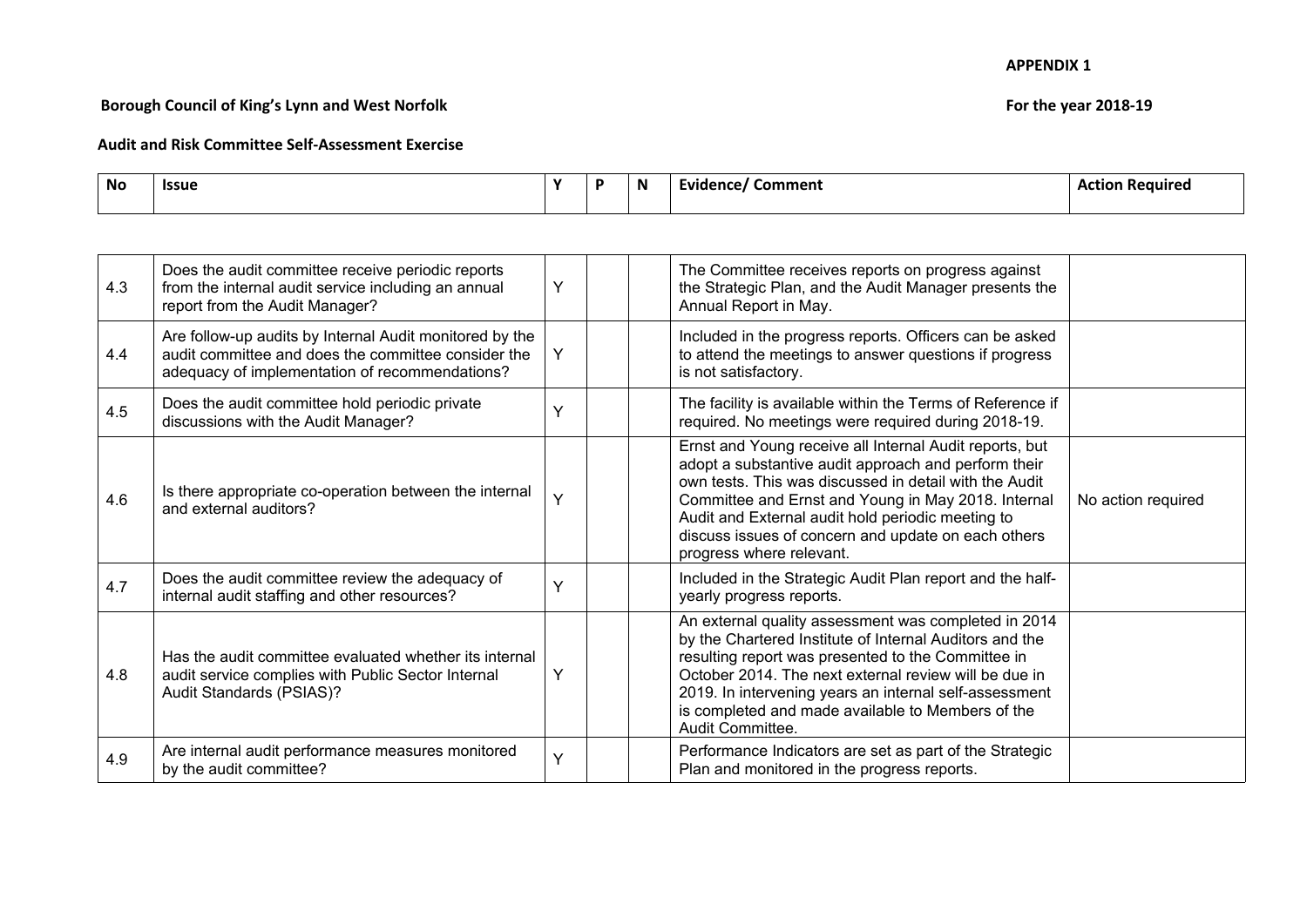## **Borough Council of King's Lynn and West Norfolk For the year 2018-19**

| <b>No</b> | <b>Issue</b> | $\cdot$ | <b>N</b> | Comment<br>Evidence | Actior<br>. Reauire |
|-----------|--------------|---------|----------|---------------------|---------------------|
|           |              |         |          |                     |                     |

|     | <b>5. EXTERNAL AUDIT</b>                                                                                                                                         |              |  |                                                                                                                                                      |  |  |  |  |  |  |
|-----|------------------------------------------------------------------------------------------------------------------------------------------------------------------|--------------|--|------------------------------------------------------------------------------------------------------------------------------------------------------|--|--|--|--|--|--|
| 5.1 | Do the external auditors present and discuss their<br>audit plans and strategy with the audit committee<br>(recognising the statutory duties of external audit)? | $\checkmark$ |  | Ernst Young attend meetings to present their reports<br>and answer questions.                                                                        |  |  |  |  |  |  |
| 5.2 | Does the audit committee hold periodic private<br>discussions with the external auditor?                                                                         | $\mathbf{v}$ |  | The facility is available within the Terms of Reference if<br>required. No meetings were required during 2018-19.                                    |  |  |  |  |  |  |
| 5.3 | Does the audit committee review the external auditor's<br>annual report to those charged with governance?                                                        | $\vee$       |  | Report is presented at the meeting in July.                                                                                                          |  |  |  |  |  |  |
| 5.4 | Does the audit committee ensure that officers are<br>monitoring action taken to implement external audit<br>recommendations?                                     | $\checkmark$ |  | Recommendations are taken into account when<br>preparing the Internal Audit Strategic Plan.                                                          |  |  |  |  |  |  |
| 5.5 | Are reports on the work of external audit and other<br>inspection agencies presented to the committee?                                                           | v            |  | Report to those charged with governance (ISA260) -<br>30 July 2018.<br>Annual Audit Letter - 17 September 2018<br>Audit Plan 2018-19 - 11 March 2019 |  |  |  |  |  |  |
| 5.6 | Does the audit committee assess the performance of<br>external audit?                                                                                            | $\checkmark$ |  | Considered as reports are presented.                                                                                                                 |  |  |  |  |  |  |

| 6. ADMINISTRATION                              |  |
|------------------------------------------------|--|
| <b>Anonde</b><br>ا Administration<br><u>ry</u> |  |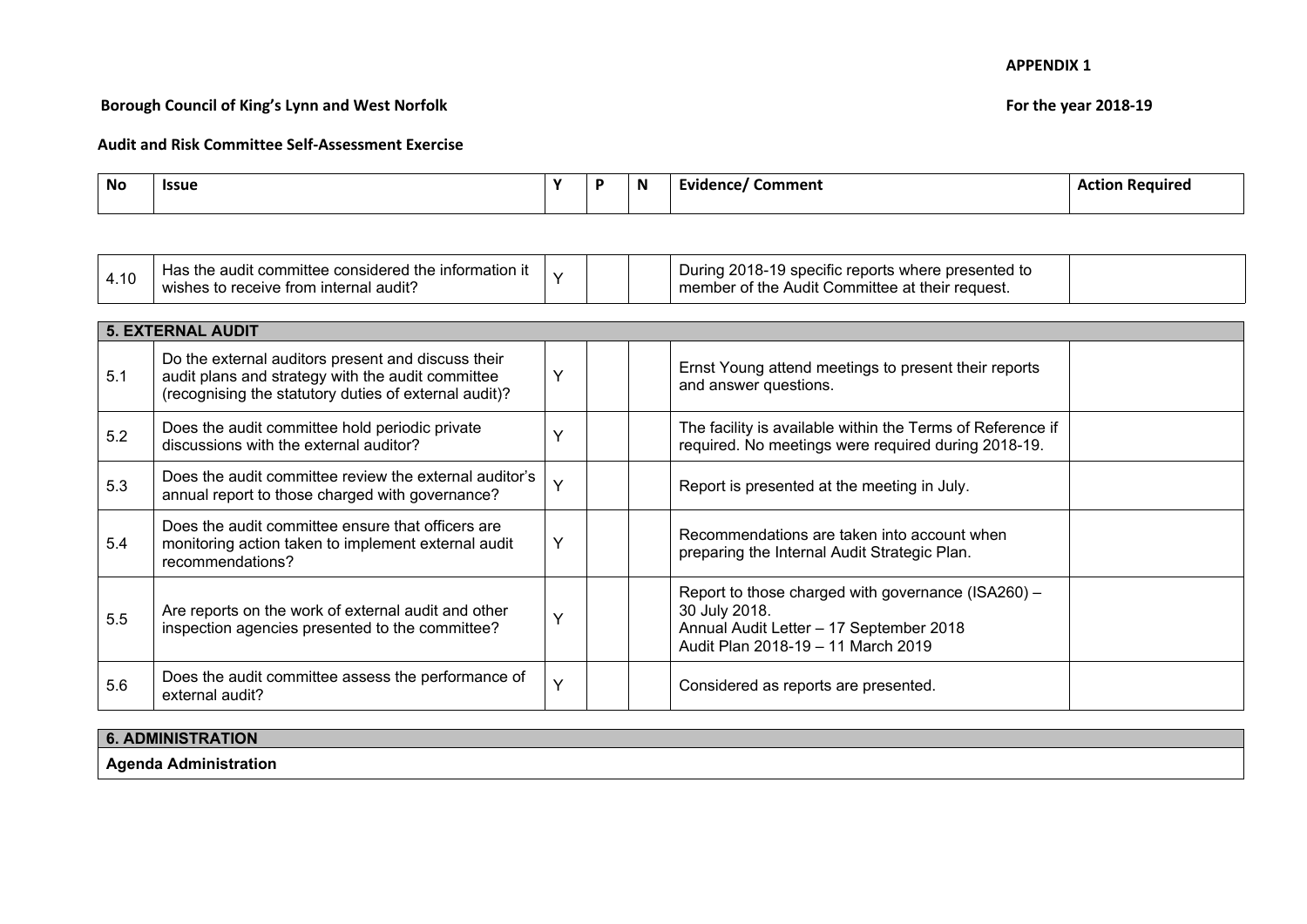## **Borough Council of King's Lynn and West Norfolk For the year 2018-19**

| <b>No</b> | <b>Issue</b> | $\mathbf{v}$ | $\mathbf N$ | Comment<br>Evidence | Act.<br><b>Required</b><br>---- |
|-----------|--------------|--------------|-------------|---------------------|---------------------------------|
|           |              |              |             |                     |                                 |

| 6.1           | Does the audit committee have a delegated secretary<br>from Committee/Member Services?                                                        | Y |  |   | Wendy Vincent, Democratic Services.                                                                                                                                                                          |                     |  |  |
|---------------|-----------------------------------------------------------------------------------------------------------------------------------------------|---|--|---|--------------------------------------------------------------------------------------------------------------------------------------------------------------------------------------------------------------|---------------------|--|--|
| 6.2           | Are agenda papers circulated in advance of meetings<br>to allow adequate preparation by audit committee<br>members?                           | Υ |  |   | A timetable is set for the year detailing meeting dates<br>and deadlines for reports to be submitted. All reports<br>are dispatched within 6 working days prior to the<br>committee dates.                   |                     |  |  |
| 6.3           | Are outline agendas planned one year ahead to cover<br>issues on a cyclical basis?                                                            | Y |  |   | Included in the timetable for the year.                                                                                                                                                                      |                     |  |  |
| 6.4           | Are inputs for Any Other Business formally requested<br>in advance from committee members, relevant<br>officers, internal and external audit? |   |  | N | 'Any Other Business' is not an agenda item. Only<br>'Urgent Business' is accepted under Standing Order 7.                                                                                                    | No action required. |  |  |
| <b>Papers</b> |                                                                                                                                               |   |  |   |                                                                                                                                                                                                              |                     |  |  |
| 6.5           | Do reports to the audit committee communicate<br>relevant information at the right frequency, time, and<br>in a format that is effective?     | Y |  |   | The timetable is designed to ensure the timing and<br>frequency of routine reports is appropriate. Ad hoc<br>reports are presented as they arise and also in line with<br>Cabinet requirements if necessary. |                     |  |  |
| 6.6           | Does the audit committee issue guidelines and/or a<br>proforma concerning the format and content of the<br>papers to be presented?            |   |  | N | The format is a corporate template.                                                                                                                                                                          | No action required. |  |  |
|               | <b>Actions Arising</b>                                                                                                                        |   |  |   |                                                                                                                                                                                                              |                     |  |  |
| 6.7           | Are minutes prepared and circulated promptly to the<br>appropriate people?                                                                    | Y |  |   | Minutes are produced within a week of the meeting.                                                                                                                                                           |                     |  |  |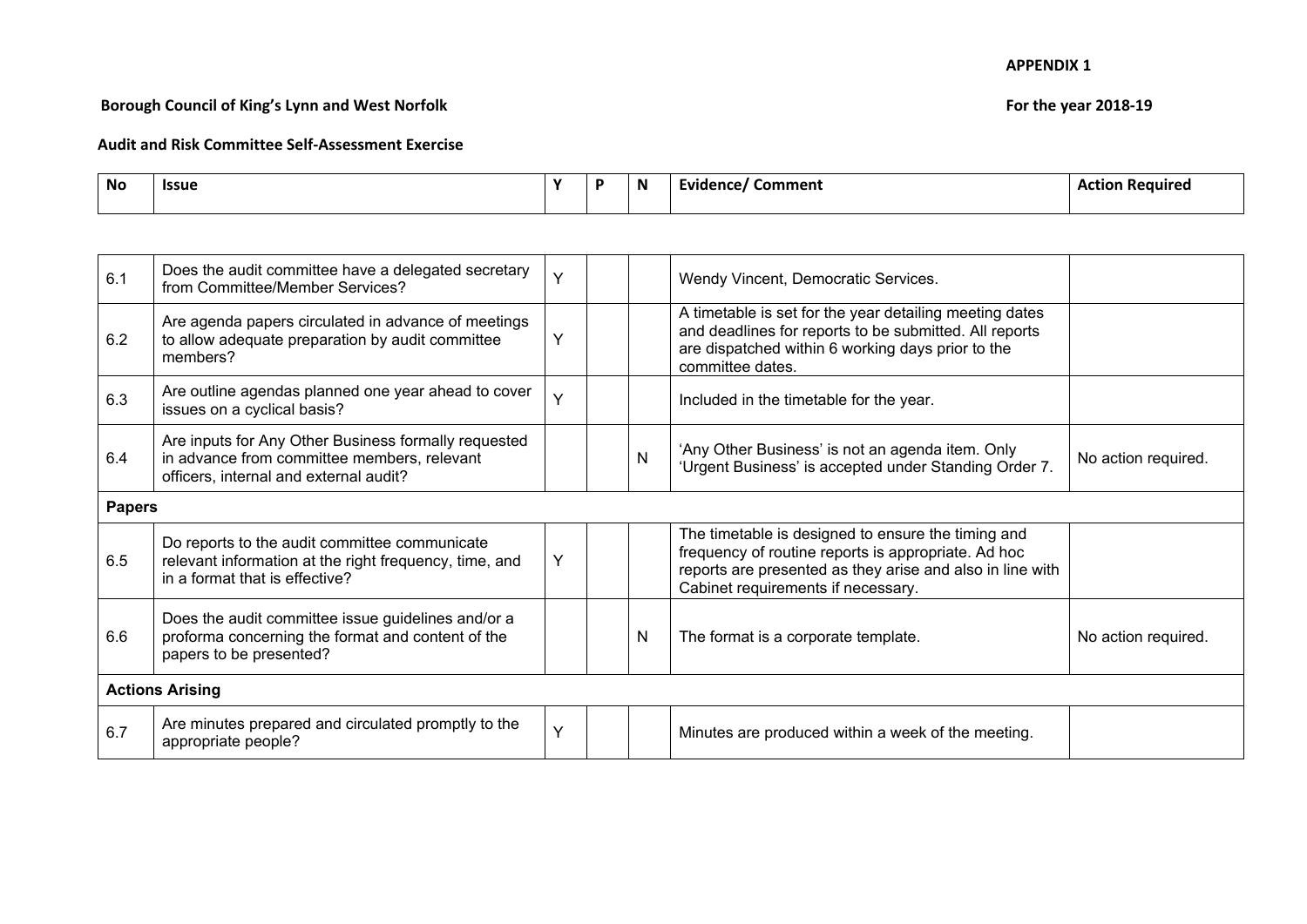## **Borough Council of King's Lynn and West Norfolk For the year 2018-19**

| No | <b>ISSU</b> | $\cdot$ | N | ---<br>.omment | . '°αшіт |
|----|-------------|---------|---|----------------|----------|
|    |             |         |   |                |          |

| 6.8 | p perform what and<br>Dο<br>ו points indicate who is to<br>, action<br>by when. | $\sim$ |  |  | If action<br>reguired. |  |
|-----|---------------------------------------------------------------------------------|--------|--|--|------------------------|--|
|-----|---------------------------------------------------------------------------------|--------|--|--|------------------------|--|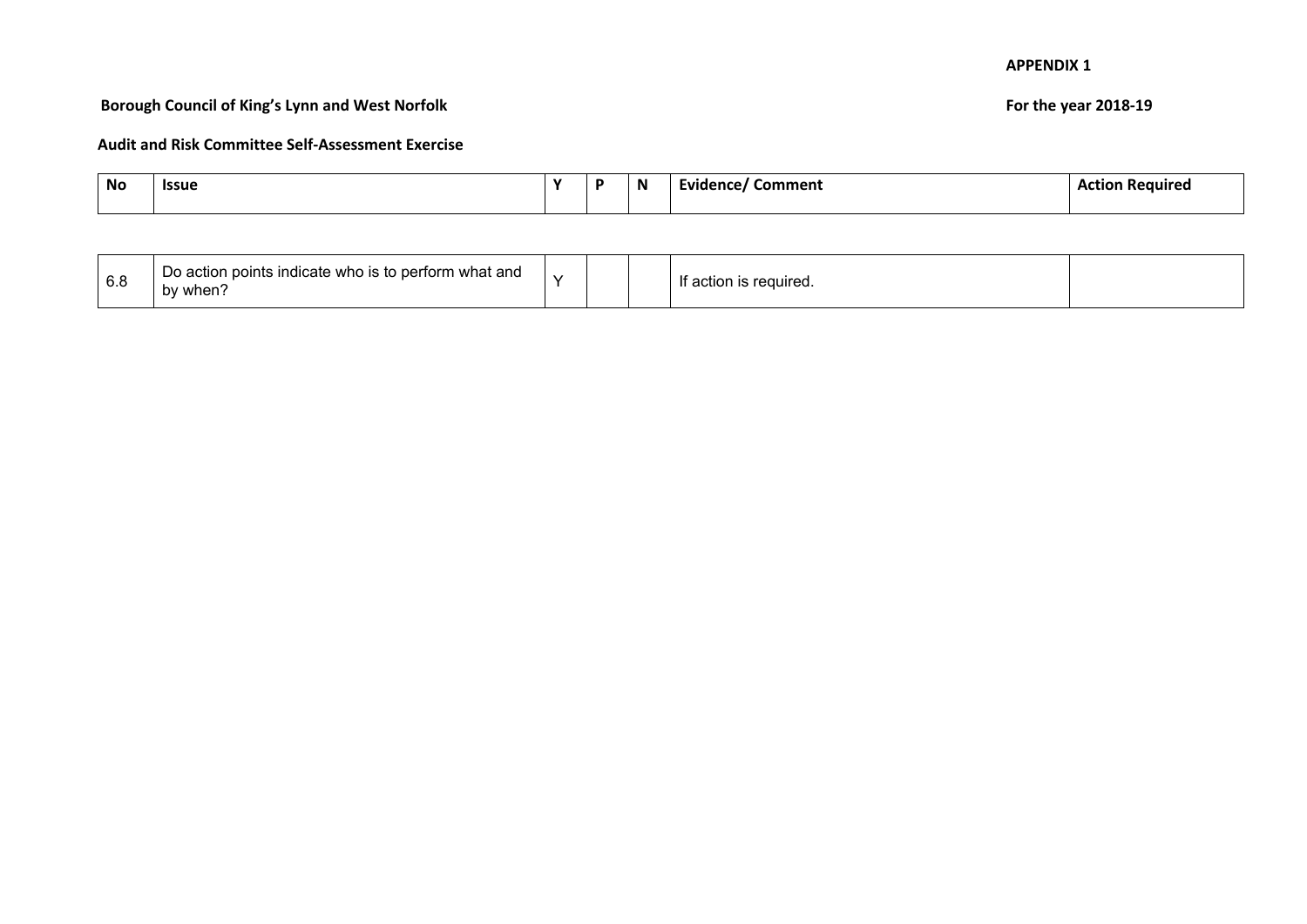# **ISSUES DISCUSSED AT MEETINGS OF THE AUDIT COMMITTEE 2018 – 2019 Appendix 2**

| Date of Meeting/Length                                                               | <b>Details</b>                                                                                                                                                                                                                                                                                                                                                                         | <b>Outcome/Recommendation</b>                                                                                                                                                                                          |
|--------------------------------------------------------------------------------------|----------------------------------------------------------------------------------------------------------------------------------------------------------------------------------------------------------------------------------------------------------------------------------------------------------------------------------------------------------------------------------------|------------------------------------------------------------------------------------------------------------------------------------------------------------------------------------------------------------------------|
| of Meeting                                                                           |                                                                                                                                                                                                                                                                                                                                                                                        |                                                                                                                                                                                                                        |
| 30.05.18 (130 mins)                                                                  |                                                                                                                                                                                                                                                                                                                                                                                        |                                                                                                                                                                                                                        |
| A8: Training - Internal<br>and External Audits                                       | Training from the Shared Internal Audit Manager.                                                                                                                                                                                                                                                                                                                                       | Committee<br>the<br>enable<br>To<br>to<br>gain<br>an<br>understanding of the difference between Internal<br>and External Audits.                                                                                       |
| Certification<br>A9:<br>of<br>Claims<br>Annual<br>and<br>Report 2016/2017            | Dan Cooke from Ernst and Young presented the Certification<br>of Claims and Annual Report 2016/2017.                                                                                                                                                                                                                                                                                   | The Committee received the Certification of<br>Claims and Returns Annual Report 2016/2017.                                                                                                                             |
| Exempt Report $-$<br>A11:<br>Risk Based Verification<br><b>Policy Update</b>         | The Revenues and Benefits Manager presented the report<br>which provided an update for the Committee on Risk Based<br>Verification activity over the past year.                                                                                                                                                                                                                        | Update report.                                                                                                                                                                                                         |
| $A12$ :<br>Corporate Risk<br>Register                                                | The Senior Policy and Performance Officer presented the<br>report which detailed the changes to the Corporate Risk<br>Register since the last monitoring report in October 2017.                                                                                                                                                                                                       | The Committee considered the contents of the<br>confirmed<br><b>Risk</b><br>Register<br>Corporate<br>and<br>Management<br>Team's<br>agreement<br>with<br>of the risks to the<br>assessment<br>corporate<br>objectives. |
| A13:<br>Draft<br>Annual<br>Governance<br>Statement<br>covering the 2017/2018<br>year | The Senior Policy and Performance Officer outlined the<br>purpose of the report and reminded Members that the report<br>brought the Council's draft Annual Governance Statement<br>(AGS) 2018 to the Committee to review, challenge and<br>provided an opportunity to input prior to the AGS being<br>finalised and considered by the Committee at its meeting in<br><b>July 2018.</b> | The Committee reviewed the draft Annual<br>Governance Statement 2018 and determined<br>that the work undertaken to review the<br>governance arrangements in place during the<br>2017/18 year was appropriate.          |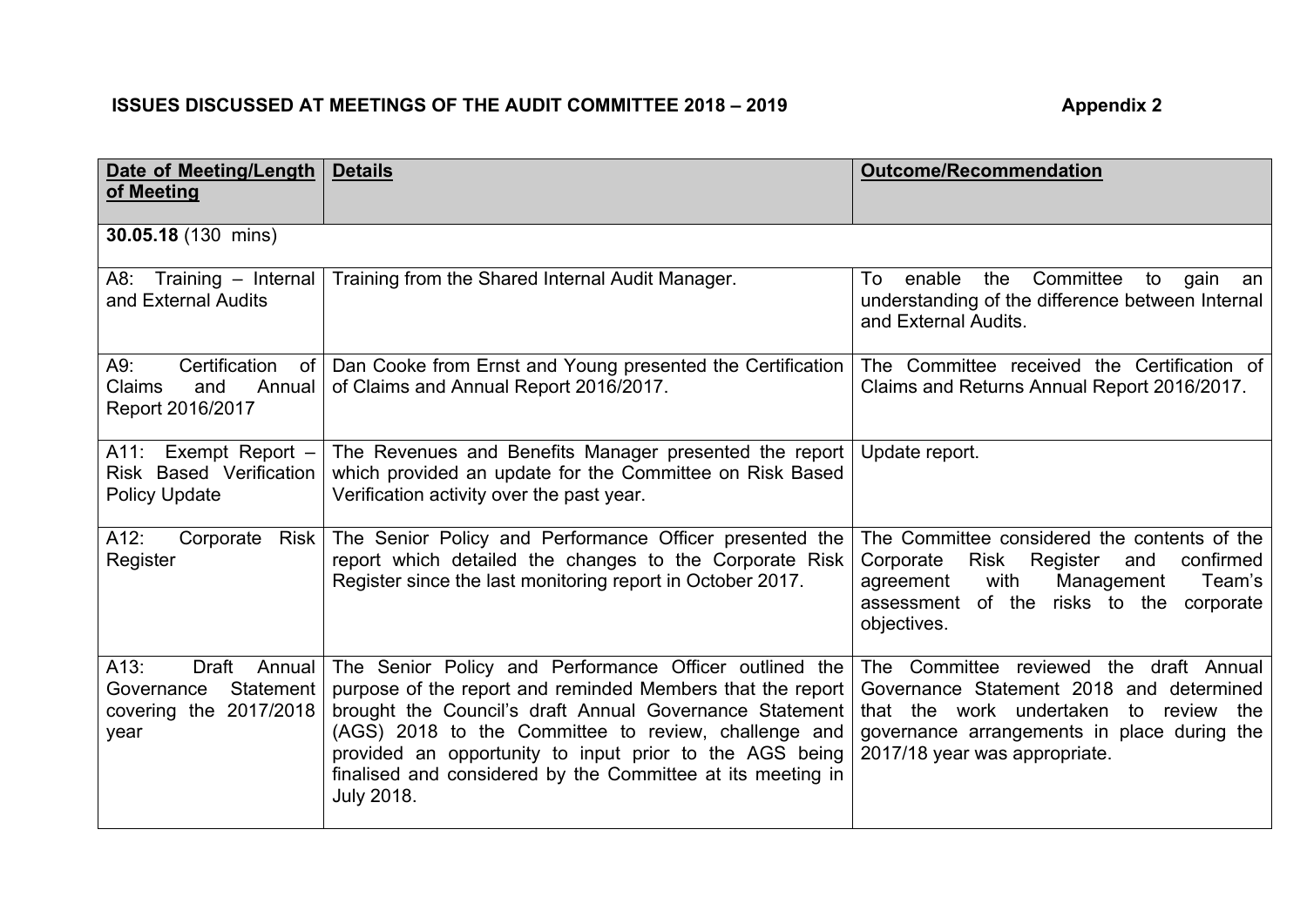| Date of Meeting/Length<br>of Meeting                                      | <b>Details</b>                                                                                                                                                                                                                                                           | <b>Outcome</b>                                                                                                                                                                                                                                                                                     |
|---------------------------------------------------------------------------|--------------------------------------------------------------------------------------------------------------------------------------------------------------------------------------------------------------------------------------------------------------------------|----------------------------------------------------------------------------------------------------------------------------------------------------------------------------------------------------------------------------------------------------------------------------------------------------|
| A14:<br>Internal<br>Audit<br>Report<br>Annual<br>and<br>Opinion 2017/2018 | The Shared Internal Audit Manager presented the report<br>which provided the Committee with an overview of the work<br>undertaken by Internal Audit during 2017/18 and provided the<br>Audit Manager's annual audit opinion on the system of<br>internal control.        | The Committee received the annual audit<br>opinion and noted the work of Internal Audit for<br>2017/18.                                                                                                                                                                                            |
| A15:<br>Year Progress Report<br>2017/2018                                 | Internal Audit Full   The Shared Internal Audit Manager presented the report<br>which provided Members with an update on progress against<br>the Internal Audit Strategic Plan 2017/18 that was endorsed<br>by the Audit Committee at their meeting on 13 February 2017. | The Committee reviewed the progress against<br>the planned work and ensured that it complied<br>with the requirement of the Accounts and the<br><b>Audit Regulations 2015.</b>                                                                                                                     |
| $A16$ :<br>Audit Committee<br><b>Effectiveness</b><br>Report<br>2017/2018 | The Shared Internal Audit Manager presented the report<br>which reviewed the work of the Audit Committee during the<br>year 2017/18 and considered if the Committee had effectively<br>fulfilled its role.                                                               | That the Audit Committee:<br>1) Considered the content of the report and<br>decided it accurately reflected the work of<br>the Committee in 2017/18.<br>2) Confirmed their agreement to<br>the<br>Chairman taking the report to Cabinet as<br>evidence that the Committee operated<br>effectively. |
| 30.07.18 (120 mins)                                                       |                                                                                                                                                                                                                                                                          |                                                                                                                                                                                                                                                                                                    |
| Training<br>$A24$ :<br><b>Statement of Accounts</b>                       | The Committee received training from the Group Account on<br>the Statement of Accounts.                                                                                                                                                                                  |                                                                                                                                                                                                                                                                                                    |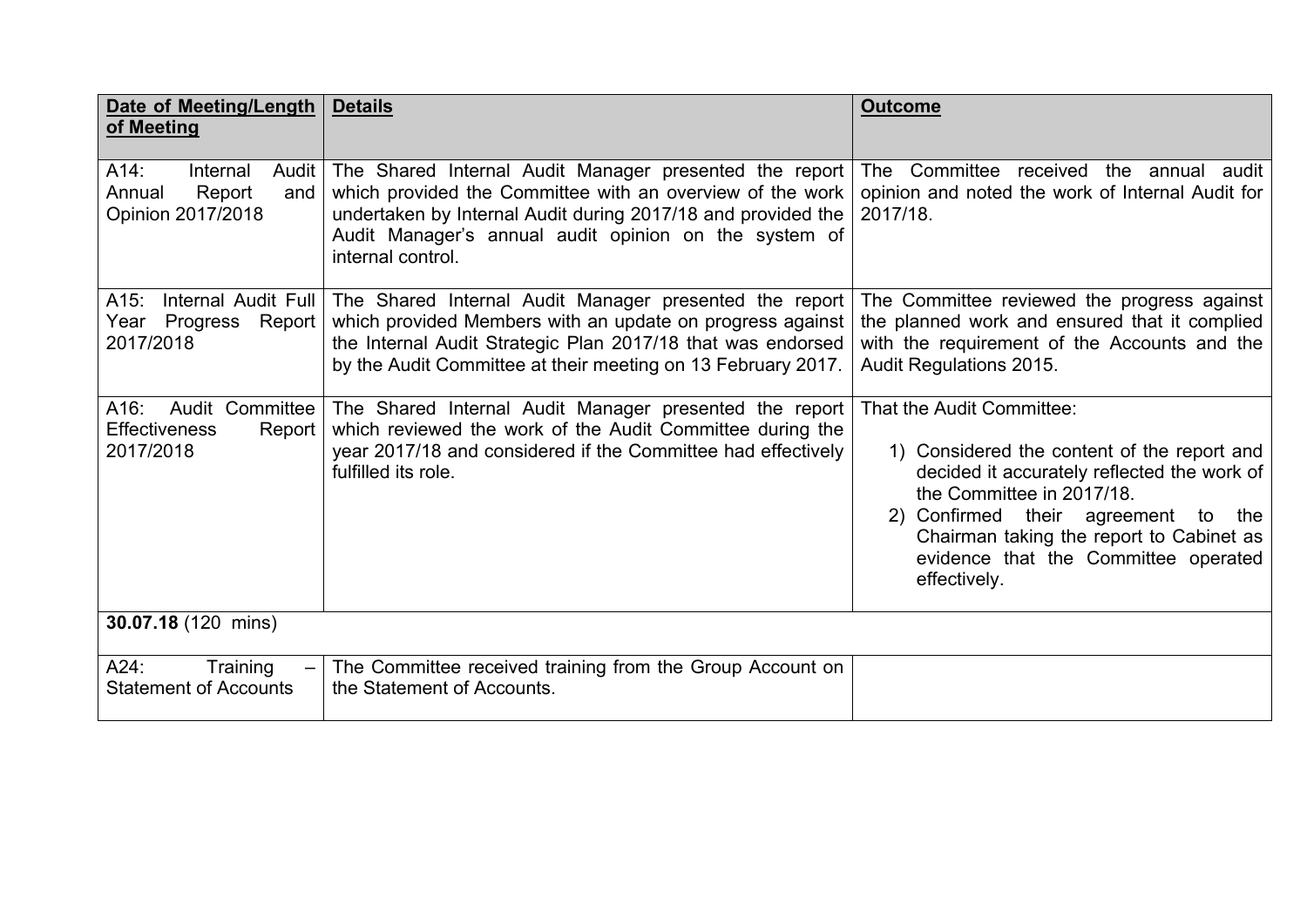| <b>Date of Meeting/Length</b><br>of Meeting                                 | <b>Details</b>                                                                                                                                                                                                                                                                                                                                                                                                                                                                                                                                                                                                                           | <b>Outcome/Recommendation</b>                                                                                                                                                                                                                                                                                                                      |
|-----------------------------------------------------------------------------|------------------------------------------------------------------------------------------------------------------------------------------------------------------------------------------------------------------------------------------------------------------------------------------------------------------------------------------------------------------------------------------------------------------------------------------------------------------------------------------------------------------------------------------------------------------------------------------------------------------------------------------|----------------------------------------------------------------------------------------------------------------------------------------------------------------------------------------------------------------------------------------------------------------------------------------------------------------------------------------------------|
| Statement<br>$A25$ :<br>0f<br>Accounts and External<br>ISA 260 Report       | In presenting the ISA 260 report, the External Auditor, Dan<br>Cook, advised that the audit of the BCKLWN had been<br>completed for the year ended 31 March 2018 and that the<br>outstanding matters listed in their report had now all been<br>concluded.<br>He confirmed that they were issuing an<br>unqualified audit opinion on the financial statements in the<br>form at Section 3. He acknowledged the assistance given by<br>the S151 Officer and her team to carry out the audit,<br>particularly with the new deadline of 31 July 2018 for the<br>closure of accounts.<br>The Committee considered the Statement of Accounts. | The Audit Committee:<br>1) Considered the comments of the Auditor<br>in the ISA 260.<br>2) Approved the Statement of Accounts for<br>2016/2017 as now amended.                                                                                                                                                                                     |
| A26:<br>Annual<br>Governance<br>Statement<br>covering the 2017/2018<br>Year | In presenting the report, the senior Policy and Performance<br>Officer reminded the Committee that the preparation and<br>publication of an Annual Governance Statement (AGS) was a<br>statutory requirement. The AGS was a public statement that<br>described and evaluated the Council's overall governance<br>arrangements, in particular, how it had complied with the<br>Code of Corporate Governance during a particular financial<br>year.                                                                                                                                                                                        | 1) The Committee confirmed that the 2018<br>Annual Governance Statement properly<br>reflected the risk environment and that<br>actions required to improve it were in<br>hand.<br>2) The Committee approved the 2018<br>Statement<br>Governance<br>Annual<br>and<br>confirmed that the Chairman of the Audit<br>Committee should sign accordingly. |
| $A27$ :<br>Annual Treasury<br>Outturn<br>Report<br>2017/2018                | The Committee considered the report which reminded<br>Members that the Council had formally adopted the Chartered<br>Institute of Public Finance and Accountancy's Code of<br>Practice on Treasury Management (2009) and remained fully<br>compliant with its requirements. As such there was a<br>requirement to make an annual review of its Treasury<br>operation for the previous year.                                                                                                                                                                                                                                              | That the Actual Treasury Outturn 2017/2018 be<br>approved.                                                                                                                                                                                                                                                                                         |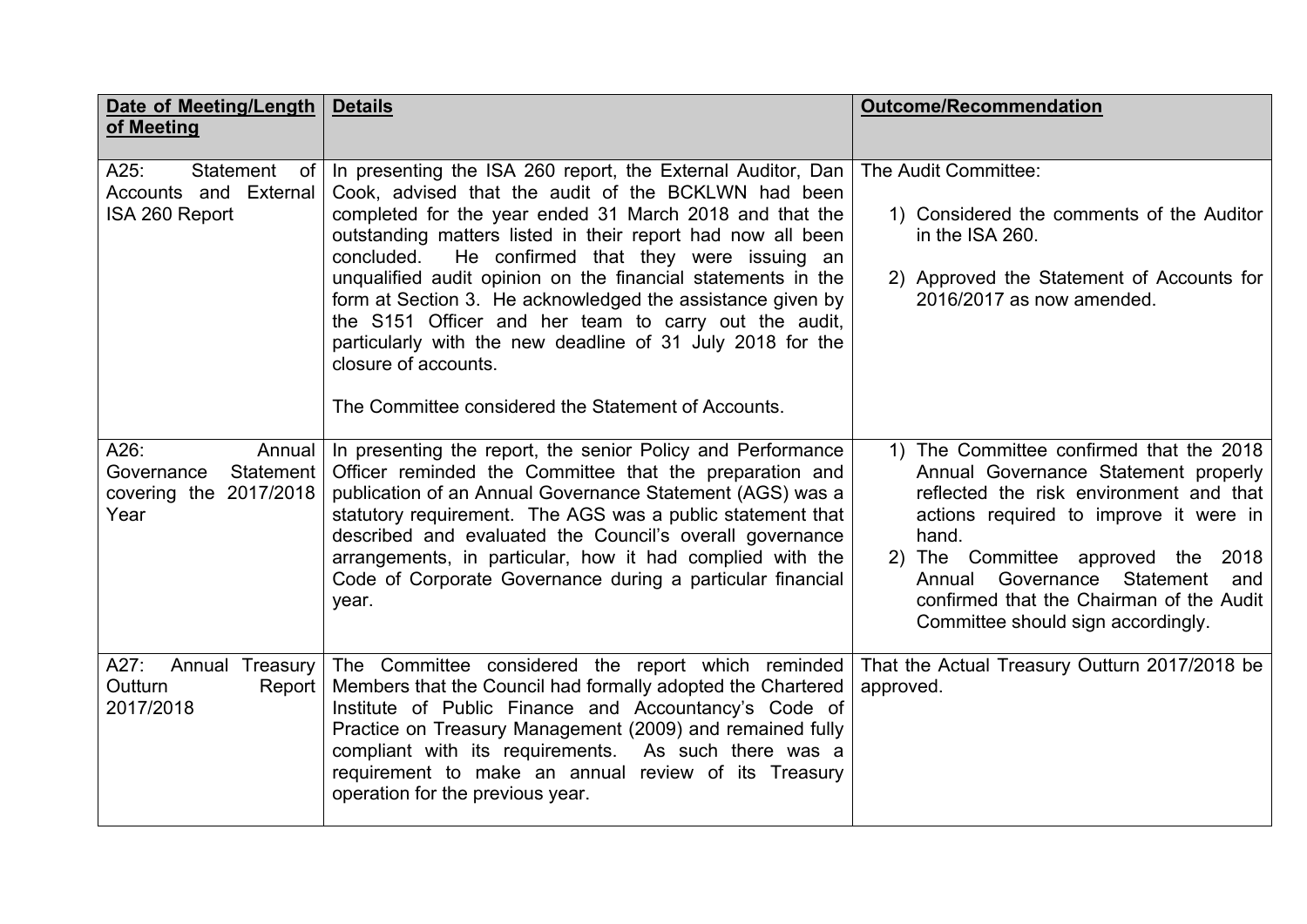| <b>Date of Meeting/Length</b><br>of Meeting                 | <b>Details</b>                                                                                                                                                                                                                                                                                                                                                                                                    | <b>Outcome/Recommendation</b>                                                                                                                                                                                                                                                                       |
|-------------------------------------------------------------|-------------------------------------------------------------------------------------------------------------------------------------------------------------------------------------------------------------------------------------------------------------------------------------------------------------------------------------------------------------------------------------------------------------------|-----------------------------------------------------------------------------------------------------------------------------------------------------------------------------------------------------------------------------------------------------------------------------------------------------|
| 17.09.18 (17 mins)                                          |                                                                                                                                                                                                                                                                                                                                                                                                                   |                                                                                                                                                                                                                                                                                                     |
| A36: Annual Audit Letter<br>for year ended 31 March<br>2018 | The Executive Director - Finance presented the Annual Audit<br>Letter for the year ended 31 March 2018.                                                                                                                                                                                                                                                                                                           | The Audit Committee received and noted the<br>Annual Audit Letter for year ended 31 March<br>2018.                                                                                                                                                                                                  |
| 12.11.18 (117 mins)                                         |                                                                                                                                                                                                                                                                                                                                                                                                                   |                                                                                                                                                                                                                                                                                                     |
| A45: Mid-Year Treasury<br>Report 2018/2019                  | The Financial Services Manager presented the Mid-Year<br>Review Treasury Report 2018/2019 and reminded Members<br>that the Council had formally adopted the CIPFA Code of<br>Practice on Treasury Management (2011) and remained fully<br>compliant with its requirements.<br>The Committee was advised that one of the primary<br>requirements of the Code is receipt by Council of a Mid-Year<br>Review Report. | The Audit Committee reviewed<br><b>RESOLVED:</b><br>the report and the treasury activity.                                                                                                                                                                                                           |
| A46: Business<br><b>Continuity Annual</b><br>Update         | The Senior Policy and Performance Officer presented the<br>annual update report which outlined the current position of the<br>Council's business continuity arrangements, summarised<br>progress made since the last update in November 2017 and<br>described work that was planned to be undertaken over the<br>coming months.                                                                                   | <b>RESOLVED:</b> The Audit Committee:<br>Reviewed progress made and endorsed<br>$\left( \begin{matrix} 1 \end{matrix} \right)$<br>the approach being taken to the Council's<br>business continuity arrangements.<br>2)<br>Confirmed<br>annual<br>updates<br>to<br>be<br>presented to the Committee. |
| A47:<br>Corporate Risk<br>Register<br>Monitoring<br>Report  | The Senior Policy and Performance Officer presented the<br>report which outlined the changes to the Corporate Risk<br>Register since the last monitoring report in May 2018. The<br>report set out details of the risks falling into the 'Very High'<br>category and the associated work being progressed to<br>mitigate the effects.                                                                             | <b>RESOLVED:</b> The Audit Committee:<br>1) Considered the contents of the Corporate<br>Risk Register and confirmed agreement<br>with Management Team's assessment of<br>the risks to the Corporate Objectives.                                                                                     |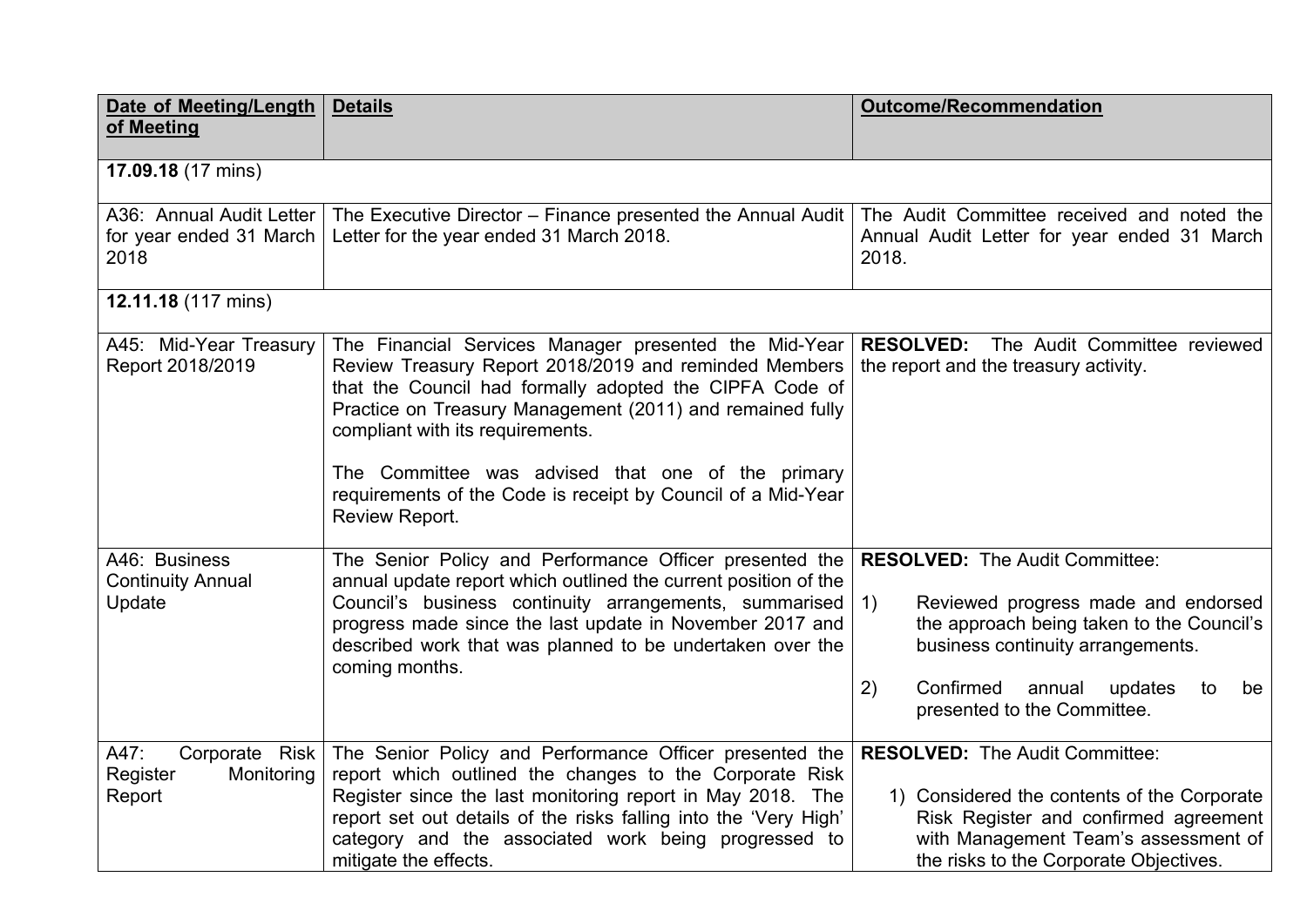|                                                                        |                                                                                                                                                                                                                                                                                                                                                                                                                                                                                 | 2) To monitor the proposed Cinema Project<br>if approved by Cabinet on 13 November<br>2018.<br>3) To monitor progress on major housing<br>schemes.           |
|------------------------------------------------------------------------|---------------------------------------------------------------------------------------------------------------------------------------------------------------------------------------------------------------------------------------------------------------------------------------------------------------------------------------------------------------------------------------------------------------------------------------------------------------------------------|--------------------------------------------------------------------------------------------------------------------------------------------------------------|
| A48: Risk Management<br>Policy<br>Strategy<br>and<br><b>Review</b>     | The Senior Policy and Performance Officer advised Members<br>that the Council's risk management policy and strategy were<br>due to be refreshed in March 2019. The report introduced a<br>draft framework and sought Member's comments. Members<br>were advised that a final version will be presented to the<br>Committee in January 2019 to take forward to Cabinet in<br>March 2019.                                                                                         | The Committee confirmed the<br><b>RESOLVED:</b><br>draft report and noted that the Committee would<br>receive the final version on 28 January 2018.          |
| Record Retention<br>A49:<br>Disposal<br>Policy<br>and<br><b>Review</b> | The Senior Policy and Performance Officer advised that the<br>Council's record retention and disposal policy and strategy<br>were due to be refreshed. The report introduced a draft<br>framework and sought Member's comments. It was noted<br>that a final version would be presented to the Committee in<br>January 2019 to take forward to Cabinet in March 2019.                                                                                                           | <b>RESOLVED:</b> The Audit Committee confirmed<br>the draft documents and noted that a final<br>version would be presented to Members on 28<br>January 2019. |
| A50: Internal Audit Half<br><b>Year Progress Report</b>                | The Internal Audit Manager presented the report which<br>provided Members with an update on progress against the<br>Internal Audit Strategic Plan 2018/19 that was endorsed by<br>the Audit Committee at the meeting on 12 February 2018. It<br>was highlighted that the report also provided an update on the<br>fraud work for the first half of the year.<br>Members were informed that a member of staff had left the<br>Council's Audit Team and a recruitment process was | The Audit Committee reviewed<br><b>RESOLVED:</b><br>the progress against the audit plan and noted<br>the update of the fraud work.                           |
|                                                                        | undertaken which had had an impact on the audits completed<br>during the first half of 2018/2019.                                                                                                                                                                                                                                                                                                                                                                               |                                                                                                                                                              |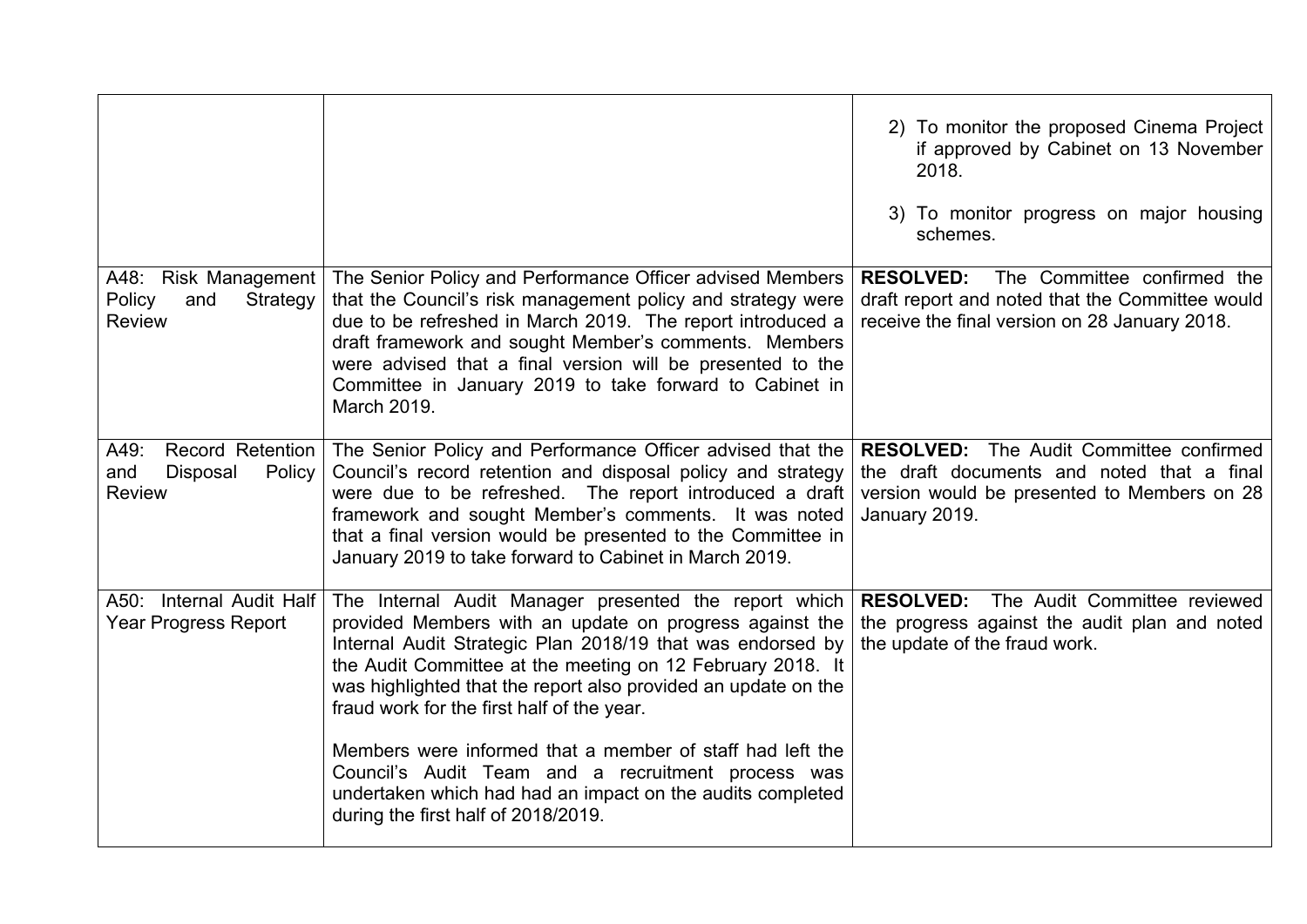| <b>Date of Meeting/Length</b>                                                                              | <b>Details</b>                                                                                                                                                                                                                                                                                                                                                                                                    | <b>Outcome/Recommendation</b>                                                                                                                                                                                                                                                                                                                                                                                      |
|------------------------------------------------------------------------------------------------------------|-------------------------------------------------------------------------------------------------------------------------------------------------------------------------------------------------------------------------------------------------------------------------------------------------------------------------------------------------------------------------------------------------------------------|--------------------------------------------------------------------------------------------------------------------------------------------------------------------------------------------------------------------------------------------------------------------------------------------------------------------------------------------------------------------------------------------------------------------|
| of Meeting                                                                                                 |                                                                                                                                                                                                                                                                                                                                                                                                                   |                                                                                                                                                                                                                                                                                                                                                                                                                    |
| 28.01.19 (66 mins)                                                                                         |                                                                                                                                                                                                                                                                                                                                                                                                                   |                                                                                                                                                                                                                                                                                                                                                                                                                    |
| A59: Risk Management<br>Strategy<br>Policy<br>and<br>Review - Final Report                                 | The Senior Policy and Performance Officer presented the<br>final version of the report prior to it being taken forward to<br>Cabinet in march 2019.<br>Members were reminded that a draft version of the report was<br>presented to the Committee in November 2018 and drew<br>Members' attention to section 3.2 of the report which set out<br>the two amendments by the Committee at their previous<br>meeting. | <b>RESOLVED:</b> The Panel approved the final<br>version of the report prior to it being presented<br>to Cabinet in March 2019, subject to the<br>following recommendation:<br>"This policy/strategy will be reviewed every three<br>years, or earlier in the light of new guidance, to<br>ensure it remains relevant to the needs of the<br>council. The next review will take place no later<br>than March 2022. |
| <b>Record Retention</b><br>A60:<br>Policy<br>and<br>Disposal<br><b>Review - Final Report</b>               | The Senior Policy and Performance Officer presented the<br>final version of the report prior to it being taken forward to<br>Cabinet in March 2019.<br>Members were reminded that a draft version of the report was<br>presented to the Committee in November 2018. It was noted<br>that there were some modifications to the retention schedule<br>at Appendix B.                                                | <b>RESOLVED:</b> 1) The Committee approved the<br>final version of the report prior to it being<br>presented to Cabinet in March 2019.<br>2) Legal advice be sought from Eastlaw on the<br>legal requirement for the destruction of<br>Committee Clerk's notes and approval of the<br>minutes.                                                                                                                     |
| A61:<br>Update<br>on<br>Progress with the Annual<br>Governance Statement<br>covering the 2018/2019<br>Year | The Senior Policy and Performance Officer reminded<br>Members that at the Audit Committee meeting in July 2018,<br>Members approved the Council's Annual Governance<br>Statement covering and reflecting back on the 2017/18<br>financial year.<br>The report provided an update in relation to the action plan for<br>2018/2019.                                                                                 | <b>RESOLVED:</b><br>Committee<br><b>The</b><br>noted<br>the<br>progress report with the Council's Annual<br>Governance Statement arrangements.                                                                                                                                                                                                                                                                     |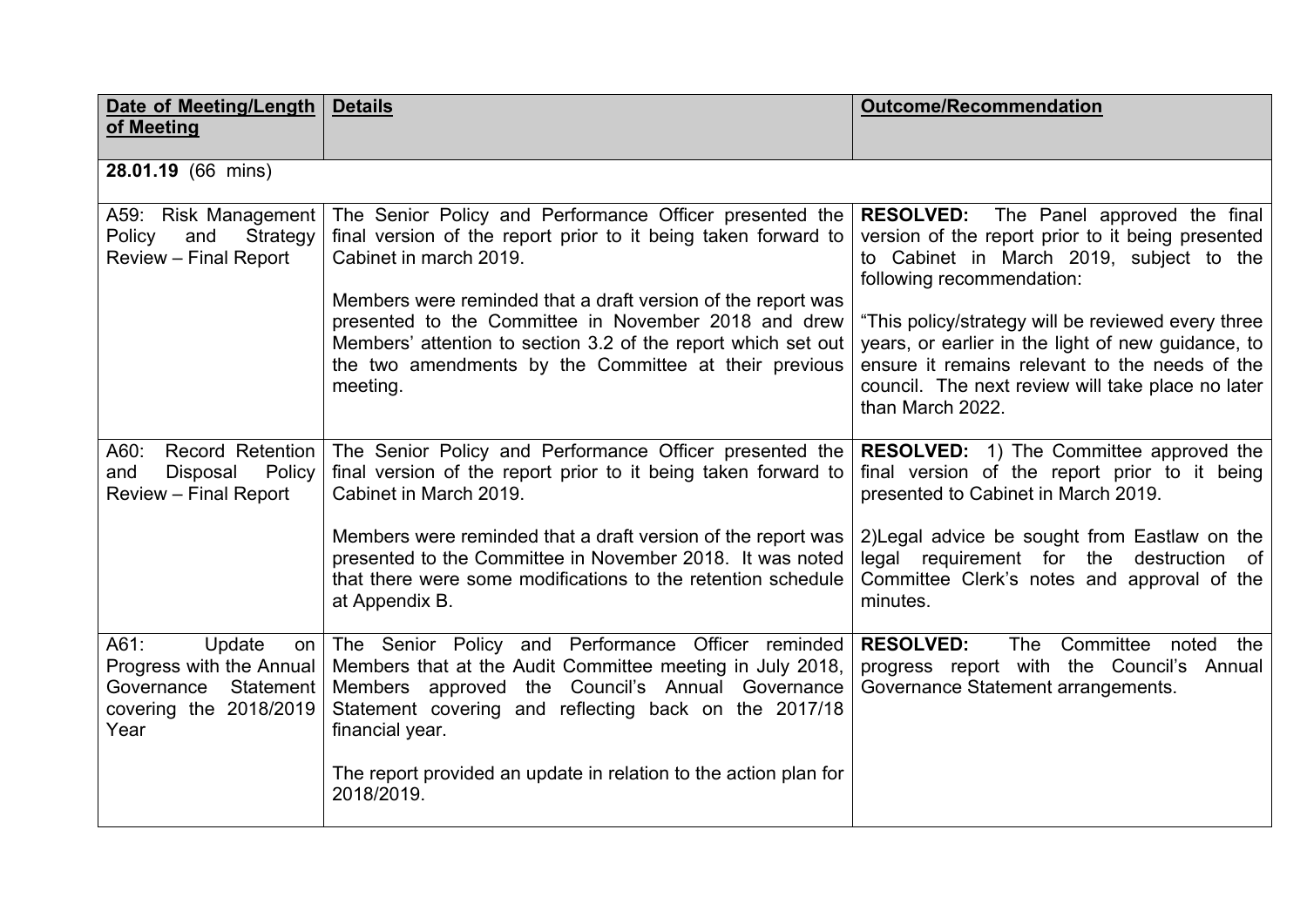| Date of Meeting/Length<br>of Meeting                                                                     | <b>Details</b>                                                                                                                                                                                                                    | <b>Outcome/Recommendation</b>                                                                                                                          |
|----------------------------------------------------------------------------------------------------------|-----------------------------------------------------------------------------------------------------------------------------------------------------------------------------------------------------------------------------------|--------------------------------------------------------------------------------------------------------------------------------------------------------|
| 11.03.19 (209 mins)                                                                                      |                                                                                                                                                                                                                                   |                                                                                                                                                        |
| A70: Annual Audit Plan<br>for year ended 31 March<br>2019 – Ernst and Young,<br><b>External Auditors</b> | M Hodgson, Ernst and Young presented he Annual Audit Plan<br>for year ended 31 March 2019.                                                                                                                                        | <b>RESOLVED:</b> The Committee received and<br>noted the Annual Audit Plan for year ended 31<br>March 2019.                                            |
| Certification of<br>A71.<br>Claims Annual Report<br>2017/2018                                            | M Hodson, Ernst and Young presented the report which<br>summarised the results of the external auditor's work on the<br>Borough Council of King's Lynn and West Norfolk's<br>2017/2018 of the housing benefits subsidy claim.     | The Audit Committee received<br><b>RESOLVED:</b><br>and noted the Certification of Claims Annual<br>Report 2017/2018.                                  |
| Draft Code of<br>A72:<br><b>Corporate Governance</b>                                                     | The Senior Policy and Performance Officer presented the<br>report and reminded Members of the Terms of Reference of<br>the Audit Committee. The Code information the preparation<br>of the Statutory Annual Governance Statement. | <b>RESOLVED: The Committee:</b><br>Reviewed the draft Code of Corporate<br>1)<br>Governance.<br>Recommended the Code for approval by<br>2)<br>Cabinet. |
| $A73$ :<br>Strategic Internal<br>Audit Plan 2019/2024                                                    | The Audit Manager presented the Internal Audit Strategic<br>Plan 2019/202 which provided the Committee with the<br>opportunity to review the proposed Strategic Internal Audit<br>Plan for 2019/2024.                             | <b>RESOLVED:</b> The Committee acknowledged the<br>Internal Audit resources and agreed the work<br>planned for 2019/2024.                              |